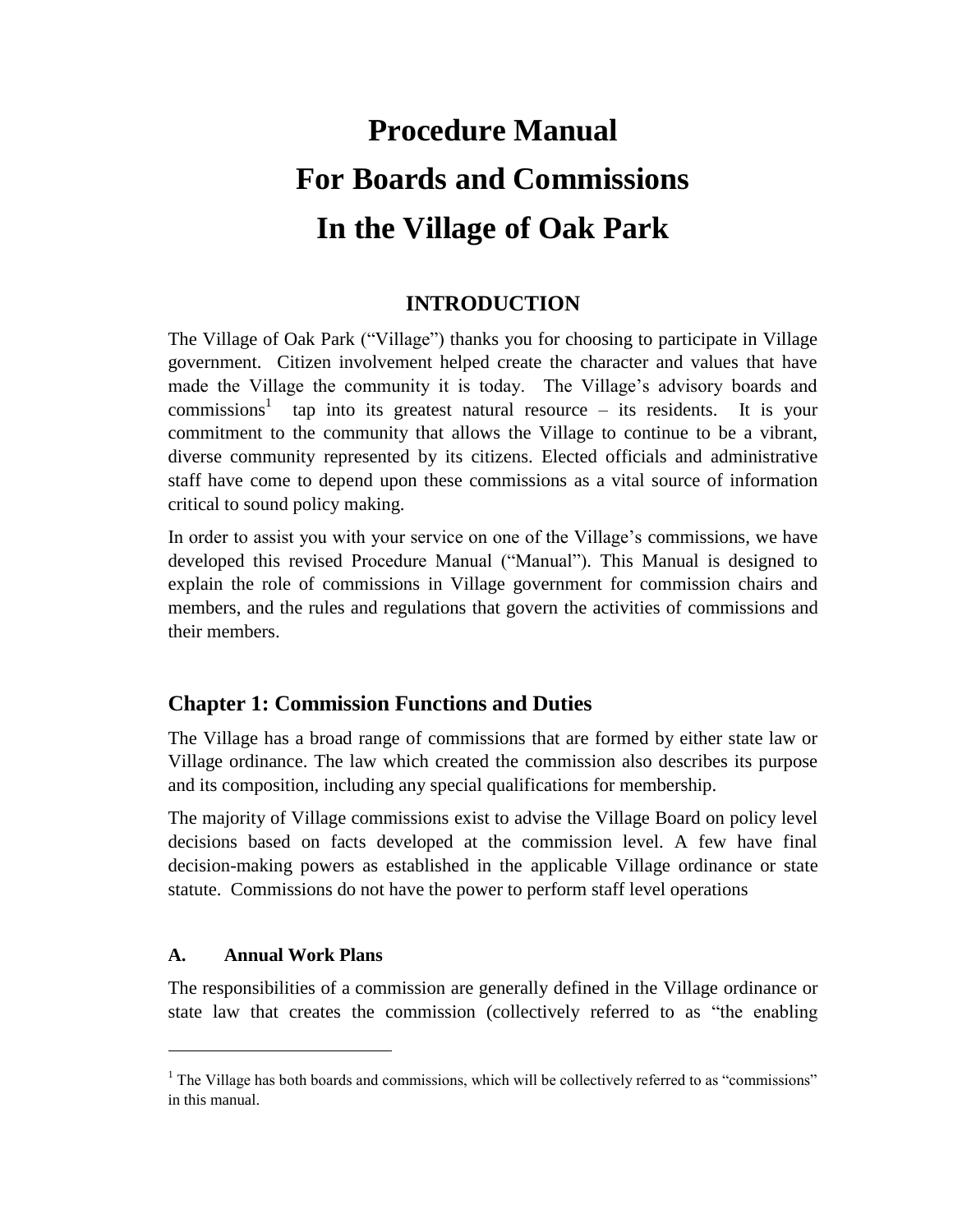ordinance"). On an annual basis, a commission develops a work plan which sets forth projects for the year consistent with the enabling ordinance and the Village Board's goals and objectives for the commission. The staff liaison and the commission chair should develop a draft work plan together. The work plan should include the recommended projects and assignments given to the commission by the Village Board. It is the role of the Trustee liaison to carry the Village Board's assignments to the commission and make sure they are accurately included in the work plan. The work plan should also list major projects and initiatives proposed by the commission. As a rule, any initiative which will occupy more than five percent (5%) of a commission's time during the year should appear on the work plan. Although a commission's work plan is expected to be an honest projection of activities for the year, it is understood that a work plan is not a fully detailed description of all activities or an exact schedule of when work plan items will be completed. Work plans should not include staff level work.

After the draft work plan is written, the chair must present it to the full commission for review and input. The commission will revise it if necessary. Following commission approval, the staff liaison must bring the work plan to the Village Board for adoption and approval. The Village Board may approve, reject or modify the work plan, and may also assign additional tasks to a commission during the course of a given year.

#### **B. Public Events**

A commission may hold a public event in accordance with the commission's enabling ordinance, Village Board direction, and the annual work plan. A commission may request the use of meeting space at Village Hall or may hold events at other available locations. The staff liaison will be responsible for securing the venue for any public event, either by a contract, permit or other reservation process. Publicity for a public event held by a commission must be coordinated through the staff liaison. Costs related to public events must be included in the Village budget – see budget section below.

#### **C. Publications**

Some commissions make awards or provide public information and produce promotional, informational or marketing materials. In the event there are written or visual materials that need to be created or published in connection with these initiatives, the staff liaison will work with the Village's Communications Director to make sure the final product is presented in a manner consistent with the Village's publishing standards. The Communications Director will also be responsible for determining if the material is appropriate for distribution on the Village's web site, OPFYI, Facebook page or other social media outlets. The staff liaison should include expenses related to printing or other costs as part of their annual budget request.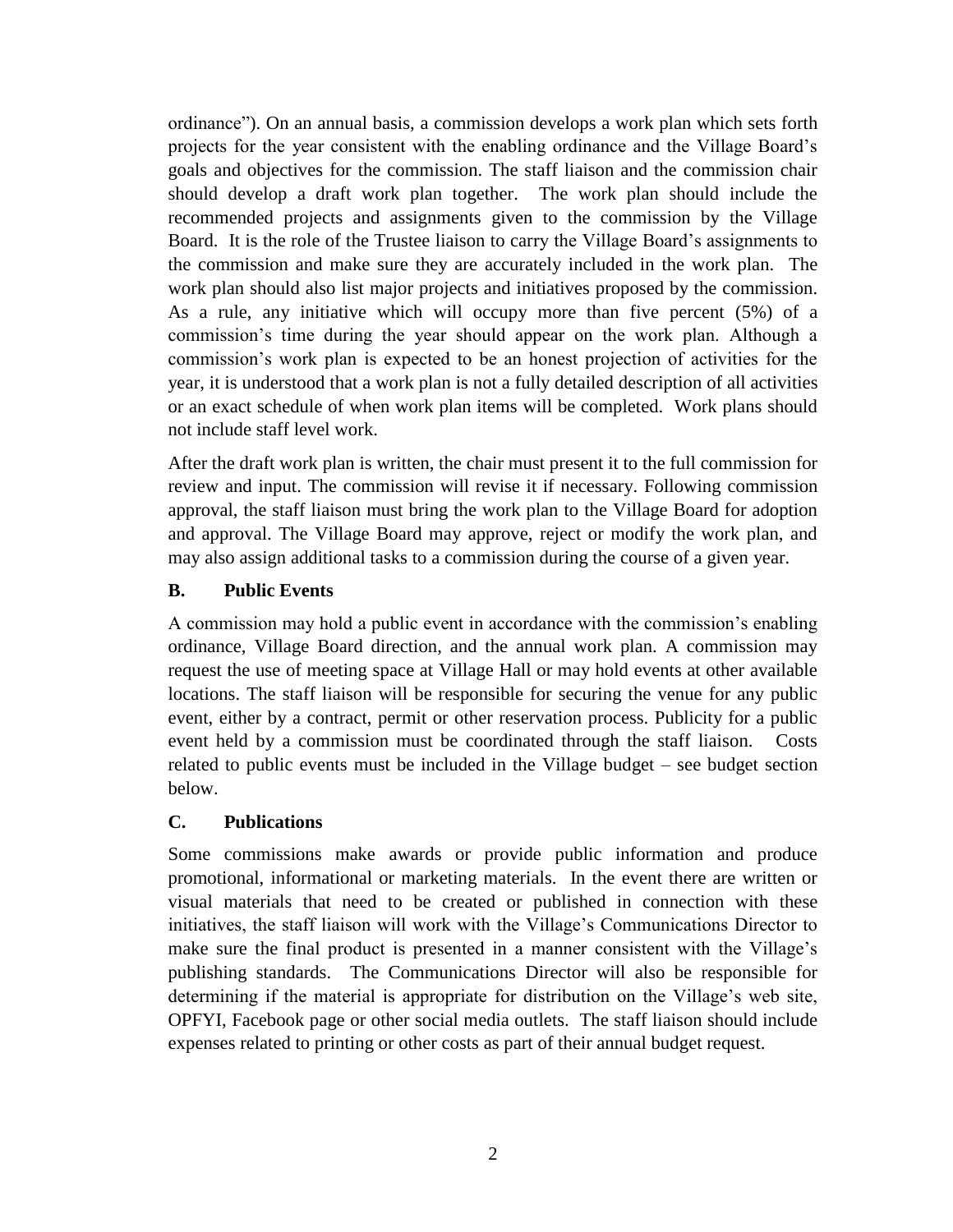## **Chapter 2: Commission Roles**

Each commission has a chair, members, a staff liaison, a Village Trustee liaison, and a liaison from the Citizen Involvement Commission ("CIC").

## **A. Chair**

## **1. Duties of the Chair**

The chair is responsible for conducting meetings in accordance with the procedures in this Manual. The chair is also responsible for coordinating the work of the commission with the staff liaison. The chair is also the spokesperson for the commission before the Village Board when necessary. Because of the additional duties of the chair, the chair is expected to attend every meeting of the commission unless there are special circumstances which prevent his or her attendance.

The duties of the chair are as follows:

## **a. Meeting Related Duties**

- $\bullet$ Work with the staff liaison to ensure that the agenda for the meeting has been created and properly posted by the staff liaison and the Village Clerk.
- Poll members prior to a meeting to determine the likelihood of a quorum.  $\bullet$
- Conduct the meeting in accordance with the Open Meetings Act and basic parliamentary procedure.
- Ensure that staff prepares and keeps meeting minutes in accordance with the Open Meetings Act.

## **b. Other duties**

- Represent the commission before the Village Board when necessary. When commission recommendations are presented to the Village Board for final action, the chair is welcome to attend, but is not required to do so unless the staff liaison informs the chair that his or her attendance is necessary to advance the commission's work. Often, the Village Board is interested in hearing directly from the chair about the work of the commission.
- Make sure members attend all meetings in accordance with the attendance policy.
- $\bullet$ Attend periodic chair meetings as described below.
- Suggest a successor chair at the end of their term.  $\bullet$
- Report attendance issues of members to the CIC liaison.  $\bullet$
- Report to the CIC liaison on the overall functioning of the commission.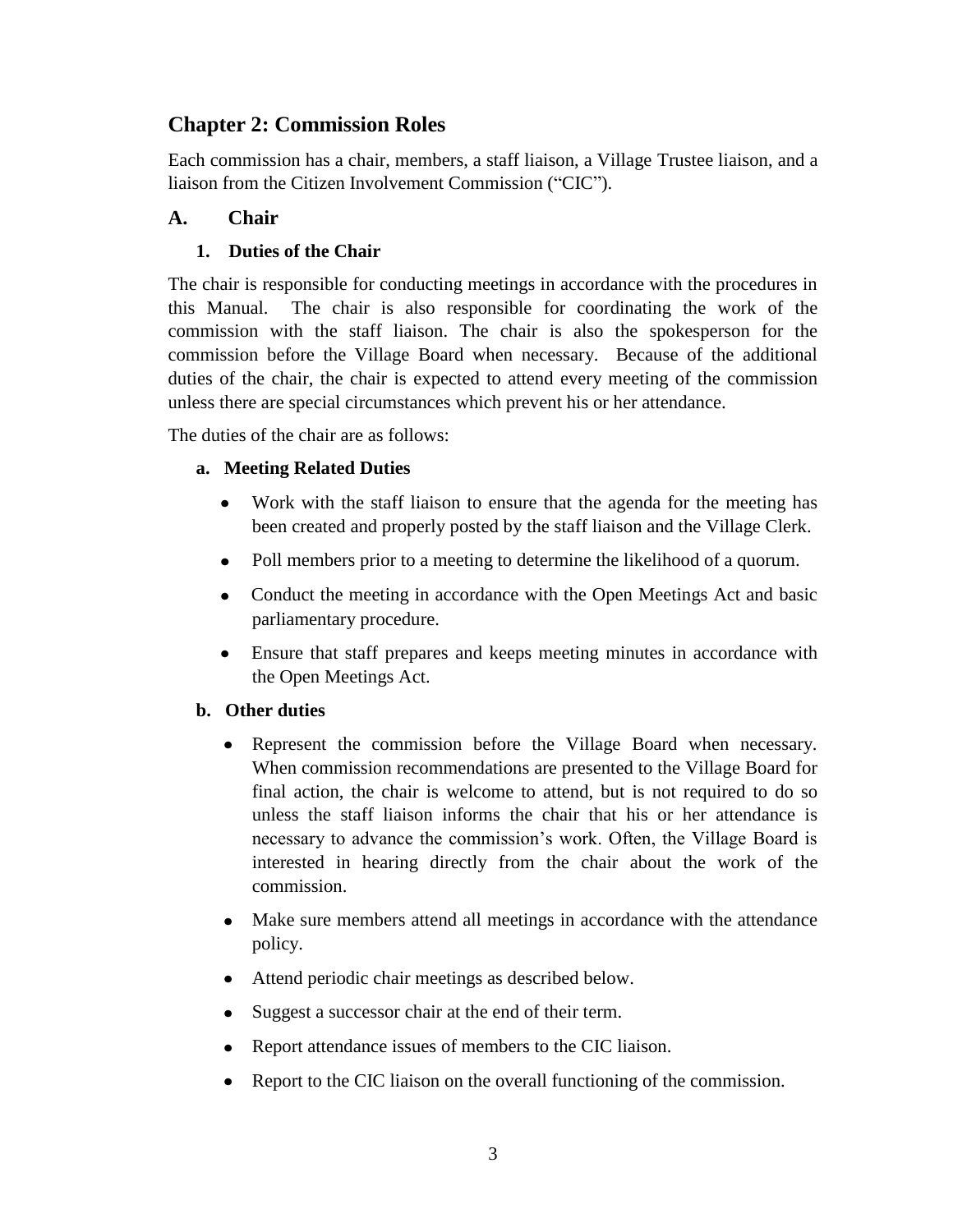- Work with the Office of the Village Clerk, the Citizen Involvement Commission and Village staff to ensure that all members complete Open Meetings Act training in a timely manner.
- Provide the CIC liaison with information on the expiring terms of members in enough time to allow their reappointment or the recruitment and appointment of a new member.
- Provide the CIC with input into whether an existing member should be  $\bullet$ reappointed based on the member's attendance, active participation in meetings and ability to work respectfully with others regardless of their opinion.

#### **c. Voting Rights**

Chairs have the same voting rights and responsibilities as any other member of the commission.

## **2. Chair Meetings**

The Village President and/or Village Clerk host periodic chair meetings. The purpose of a chair meeting is to educate chairs on procedural matters, ensure the smooth operation of commissions and to facilitate cooperation among commissions. All chairs of Village commissions should attend the chair meetings. Chairs that are unable to attend a chair meeting should send another member of the commission to attend. The goal of the chair meetings is to discuss procedural issues which arise during meetings, and to share information on commission activities.

Chair meetings are not usually attended by a majority of a quorum of any board or commission. Because of this, they are not governed by the Open Meetings Act.

## **3. Appointment of the Chair**

Chairs are most often appointed from among the existing members of a commission due to the prior experience and background that an existing member will have regarding an applicable commission. The CIC encourages outgoing chairs and existing commission members to assist the CIC by identifying candidates who would make a good chair. Anyone who is eligible to be appointed to a commission is also eligible to serve as the chair.

The Village President reviews the recommendations of the prior chair and staff liaison but may also choose to name someone else to the position and then forwards his appointment to the Village Board for appointment. Chairs are appointed only by the majority vote of the Village Board in the same manner as it approves the appointment of commission members.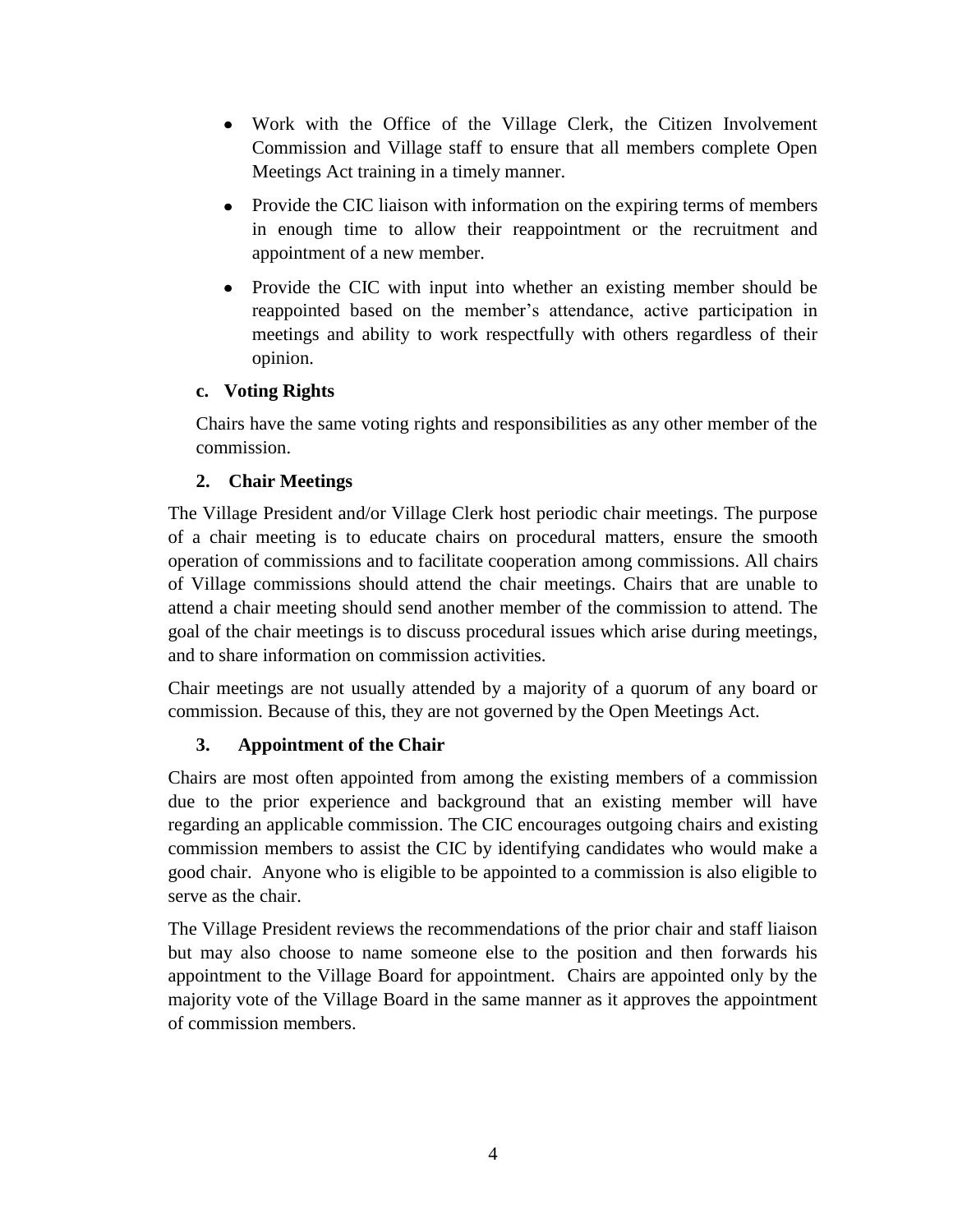## **B. Members**

## **1. Duties**

Members of a commission are expected to understand the work of the commission, the rules and procedures in this Manual, to read and review materials provided to them, regularly attend and participate in meetings and deliberate and vote as necessary to carry out the business of the commission.

## **2. Appointment**

The CIC recruits and selects commission members other than chairs and those who serve as ex officio members. The CIC interview and selection process follows the procedures in its own procedure manual. Following selection of a member, the CIC advances its recommendation to the Village President. The Village President then advances that recommendation to the Village Board. Members are appointed by majority vote of the Village Board.

## **C. Regulations Applicable to Chairs and Members**

## **1. Open Meetings Act Training**

All elected and appointed members of Village commissions must complete the Illinois Open Meetings Act training provided by the Public Access Counselor's Office of the Illinois Attorney General within 90 days of their appointment. Information on how to complete the training is available from the Village Clerk, the CIC or on the Illinois Attorney General's web site: <http://foia.ilattorneygeneral.net/>

Following completion of Open Meetings Act training, the member should provide a certificate of completion to the Village Clerk, who is responsible to maintain the certificates.

#### **2. Attendance**

The Village relies on the participation of commission members to advance the work of the Village. Regular attendance is also necessary in order for a commission to have a quorum for its meetings. Therefore, it is necessary for all commission members to commit to attend the monthly regular meetings and special meetings.

#### **a. Early Intervention**

In the case where a member misses two consecutive meetings, or three meetings in a 12 month period, the chair will contact the member to determine the reason for the absences and if continued attendance is possible. In appropriate circumstances, a member who requests to be placed on a temporary leave of absence may be granted a leave of absence for no more than three months. The chair may also suggest that the member submit a resignation until the circumstances preventing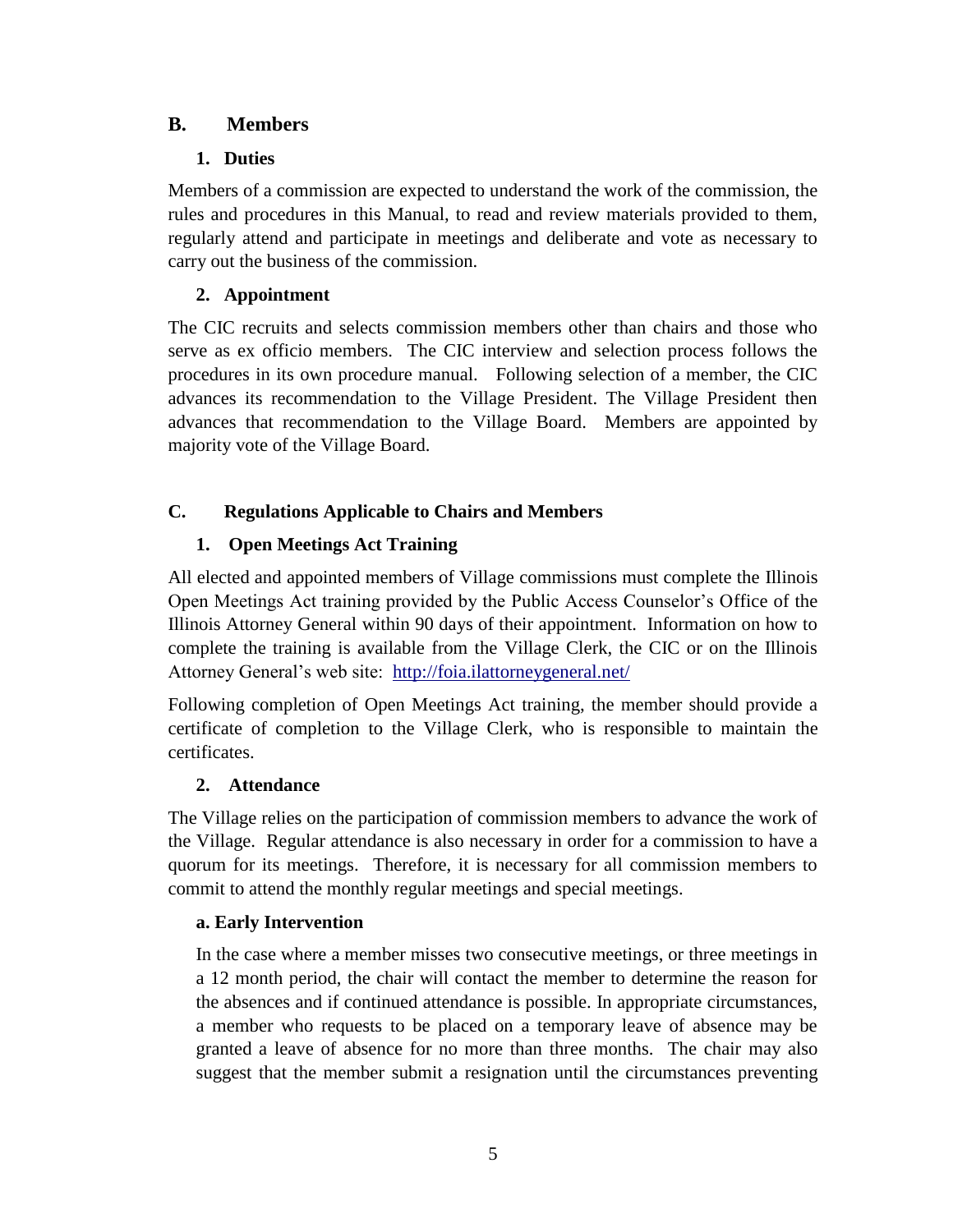his or her attendance are resolved. If a member in fact resigns, the member may then reapply to serve on the commission at a later date.

### **b. Next Steps**

If a member does not wish to resign but misses three consecutive meetings or four meetings in a 12 month period, the CIC liaison, Village Clerk, commission chair and trustee liaison will determine whether to make a request to the Village Board that the member be removed from the commission in accordance with the removal process set forth below.

## **3. Leaves of absence**

A member may request a leave of absence for up to three months. The request must be based on a compelling reason, such as a medical illness, the birth of a child or an unusual extended out of town work project. The chair will determine whether to grant the leave of absence and shall notify the CIC liaison, the Village Clerk, Village President and Board of the leave request. Because regular attendance is necessary to conduct the work of the commission, leaves of absence are not guaranteed. Members officially placed on leave of absence are not counted toward the number of members of the commission for purposes of determining a quorum for meeting purposes. Members who do not return after the expiration of their leave of absence will be considered to have resigned. The leave must be granted in writing by the chair and shall include the start and end dates for the leave of absence. A granted leave of absence shall be noted in a commission's meeting minutes.

## **4. Removal**

 $\overline{a}$ 

A member may be removed from a commission for the following reasons:

- Failure to maintain regular attendance as described above;
- Violation of the Village's Conflicts of Interest and Ethics Ordinance, including failing to recuse oneself when legally required to do so<sup>2</sup>;
- The existence of a conflict of interest which necessitates the member's recusal from a majority of the commission's work;
- When a commissioner's conduct or inappropriate language either; a) interferes with the commission's ability to accomplish its work, or b) is disrespectful to visitors appearing before the commission;
- Moving out of Oak Park;
- $\bullet$ Making false statements of fact to the commission or making false statements of fact about the work of the commission to the public; or

 $<sup>2</sup>$  Note that there are special rules applicable to the Historic Preservation Commission. Members of the</sup> HPC should refer to their own Rules of Procedure for conflicts of interest procedures.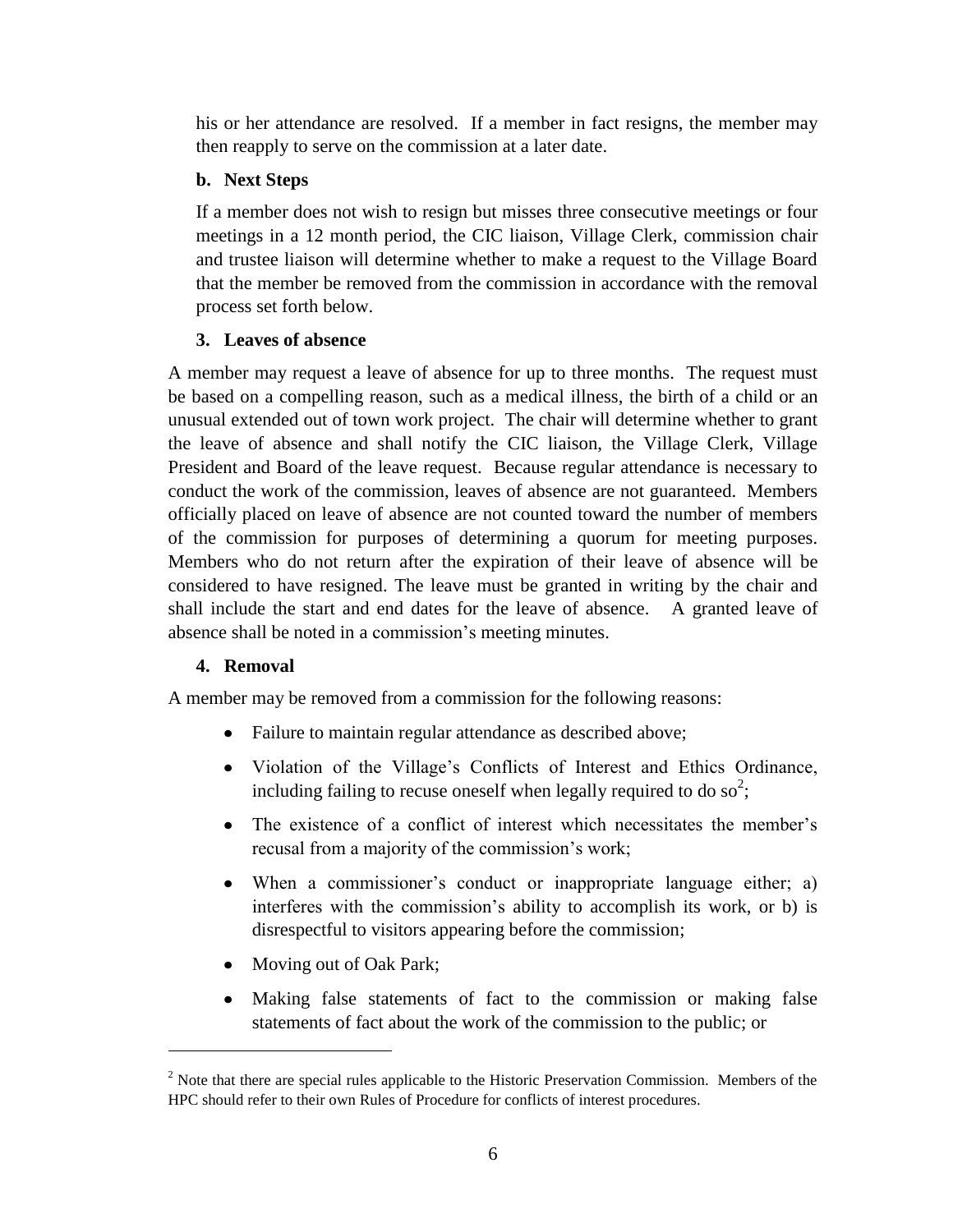Repeated refusal to follow the rules of the member's board or commission.

Commission members are not subject to removal based on their opinion on any matter coming before the commission.

When cause exists to remove a member, the chair, the CIC liaison, the Village Clerk and the Trustee Liaison will review the facts and make a determination as to whether to forward a request to the Village President and Village Board to remove the member from service. The Village President will review the request and advance it to the Village Board. A member may only be removed from office by majority vote of the Village Board.

## **5. Resignations**

A commission member may resign at any time by doing so in writing to the Village Clerk. The letter of resignation should have an effective date of the resignation. The Village Clerk will provide a copy of the notice of resignation to the CIC, the staff liaison, the chair and members of the commission, and the President and Board of Trustees. The resignation shall be final upon the date that the resignation is sent or the date that the Village Clerk receives the resignation. The Village Clerk shall provide an acknowledgement of the resignation. Should the member seek reappointment, the reappointment must be confirmed by the Village President and Board of Trustees in the same manner as initial appointments.

Chairs may resign their role as chair and remain a member of the commission if there is a vacancy in membership and if they have not exceeded the term limit for membership.

If a chair resigns and no new candidate is appointed by the Village Board, the members of the commission may select a temporary chair until the vacancy in the chair position is filled. They may do so by a majority vote.

#### **6. Term Lengths and limits**

Term lengths are set forth in the commission's enabling ordinance.

Members may serve two consecutive terms on a commission. Chairs are limited to three consecutive terms, either two as a member and one as a chair, or one as a member and two as a chair. Appointments to a commission shall be for full terms. When a chair or member resigns or otherwise fails to serve a full term, the remaining period of that term expires. A person appointed to a commission to replace a chair or member who has resigned or otherwise failed to serve a full term shall be appointed to a full term and shall be eligible to serve an additional term or terms as applicable. A chair or member's final term beyond a term limit provided above under one of the following conditions: (1) if the chair or member's failure to continue to serve on the applicable commission would negatively impact the completion of a special project or other matter; or (2) if the chair or member possesses professional qualifications which are required for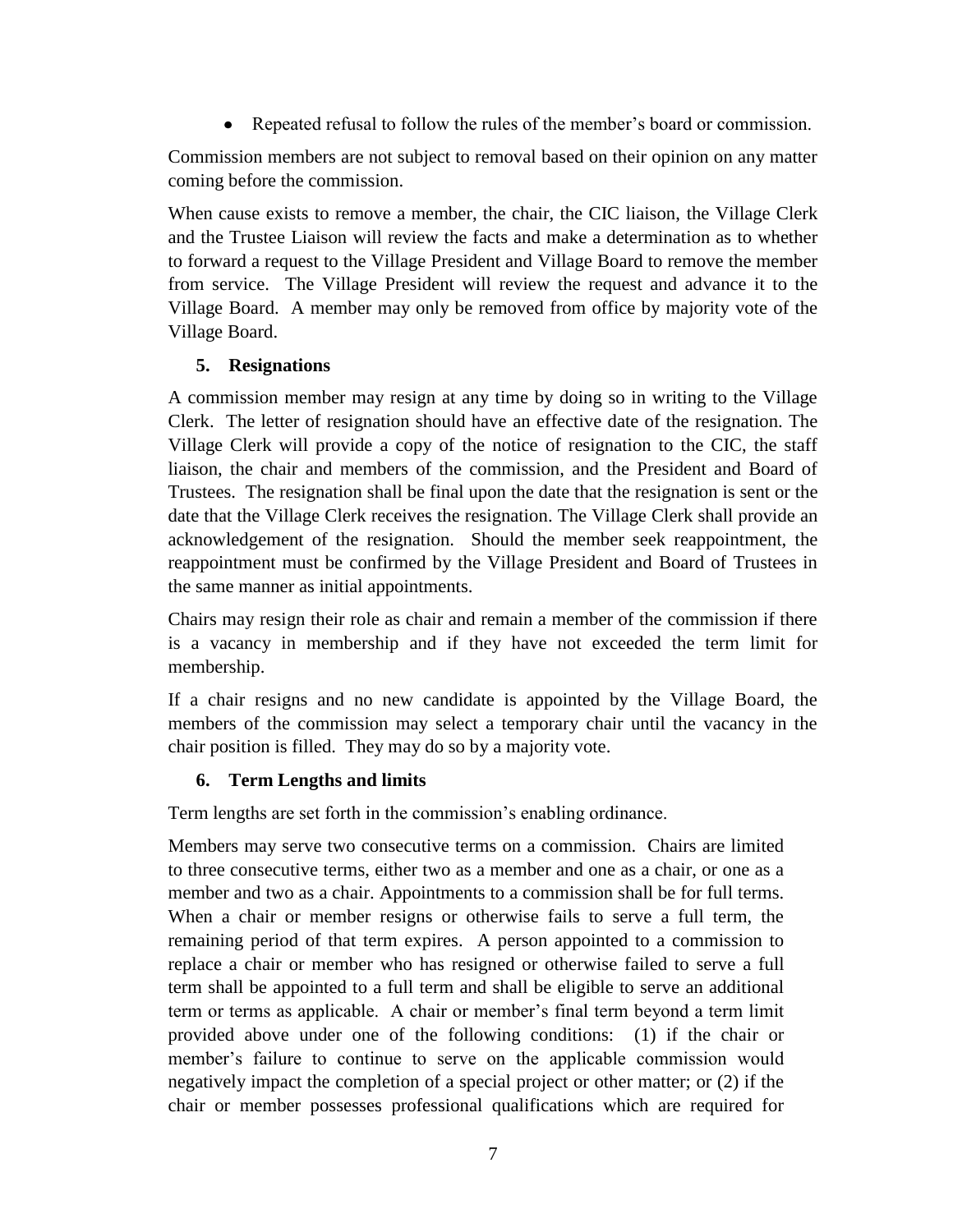service on the applicable commission and another person with such qualifications has not applied to serve on the commission. An extension of a term may not exceed twelve (12) months. A chair or member who has completed his or her service on a commission pursuant to an applicable term limit may apply to serve on another commission at any time, or may apply to serve on the same commission on which he or she served upon a twelve (12) month waiting period after the expiration of that chair or member's term.

#### **D. Ex Officio Members**

An ex officio member of a commission is a member who sits on the commission by virtue of his or her job or office. Ex Officio members are not appointed. Rather, they are automatically members of the commission by virtue of their office. For example, the Chief of Police is an ex officio member of the Emergency Telephone System Board. Ex officio members leave the commission when they leave their job or office. Unless otherwise specified in the commission's enabling ordinance, ex officio members have full voting rights and the same responsibilities as any other member of the commission. They are not subject to removal or to term limits. No commission overseen by the CIC includes ex officio members, but the CIC does maintain records for these other commissions.

#### **E. Student Members**

Some commissions may accept a member who is a junior or senior in high school. Such a member has all the rights and responsibilities of a member, but serves only for a one year term. A student member must be an Oak Park resident but need not attend an Oak Park high school. A student member may serve a second one-year term if (and only if) they are still in high school at the end of their first term. A student member who leaves high school during their term may serve the remainder of that term, but cannot serve another term.

#### **F. Staff Liaisons**

Each commission has a staff liaison. The staff liaison is the Village employee whose area of responsibility is most directly connected with the role of the commission. The staff liaison provides services and professional input into the work of the commission. Staff liaisons are appointed by the Village Manager with input from the commission.

The staff liaison has the following duties:

 $\bullet$ Prepare and post the agenda for each meeting at least 48 hours in advance of the meeting as required by the Open Meetings Act. The agenda shall be prepared in cooperation with the chair.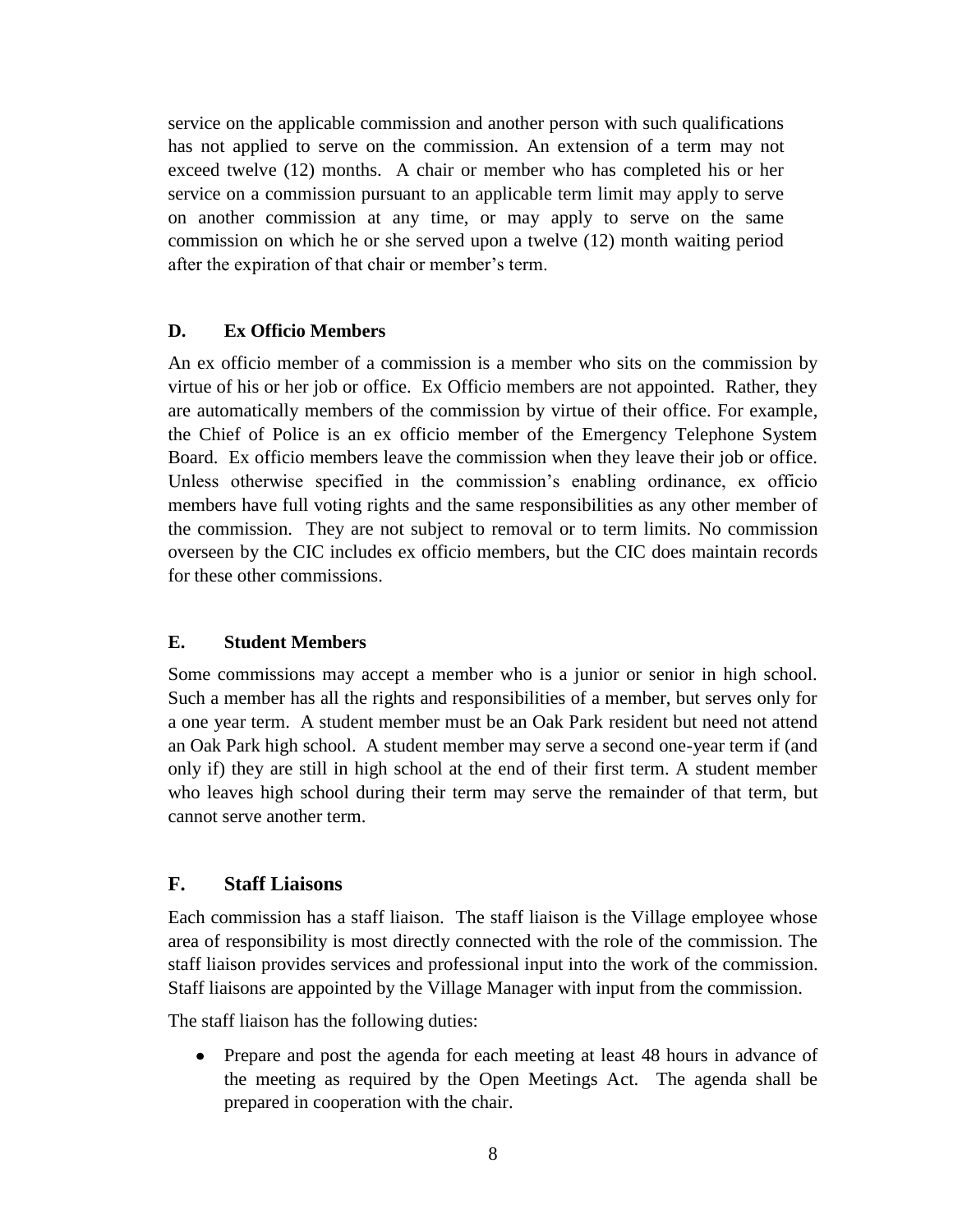- Create the agenda packet in advance of the meeting and distribute it to the chair and commission members.
- Keep minutes during meetings or arrange for a minute taker at meetings.
- Make sure minutes are prepared in draft form and distributed to the commission for review and adoption at its next meeting.
- Deliver approved minutes to the Village Clerk and Communications Director for proper record-keeping and posting in accordance with the Open Meetings Act.
- Reserve and set up meeting rooms for commission meetings.
- Coordinate communication and public information materials with the Village's Communications Director.
- Coordinate any other necessary administrative support.
- Provide professional input in to the work of the commission.
- Work with the commission chair to create the necessary agenda commentaries and related materials to submit commission recommendations to the Village Board of Trustees for final action.
- Make all purchases for the commission in accordance with Village purchasing policies and ordinances.

Questions about staff liaisons shall be addressed to the Village Manager. Commissions may request staff support, but may not assign work or direct the work of the staff liaison. Unless the commission's enabling ordinance makes them an ex officio member, staff liaisons are not members of the commission and do not vote on commission business.

#### **G. Trustee Liaisons**

Every commission has a trustee liaison from the Village Board. The trustee liaison is appointed by the Village President. This elected official is the Commission's contact person with the Village Board and carries the Board's initiatives to the commission for inclusion in its work plan. Elected officials may attend meetings of the commission, but do not deliberate or vote on commission business. The liaison assignments are made relatively early after the election of a new Village Board, and may change.

#### **H. Citizen Involvement Commission Liaisons**

Each commission whose members are appointed by the CIC has a CIC liaison. The CIC liaison usually attends at least one meeting every three months. If unable to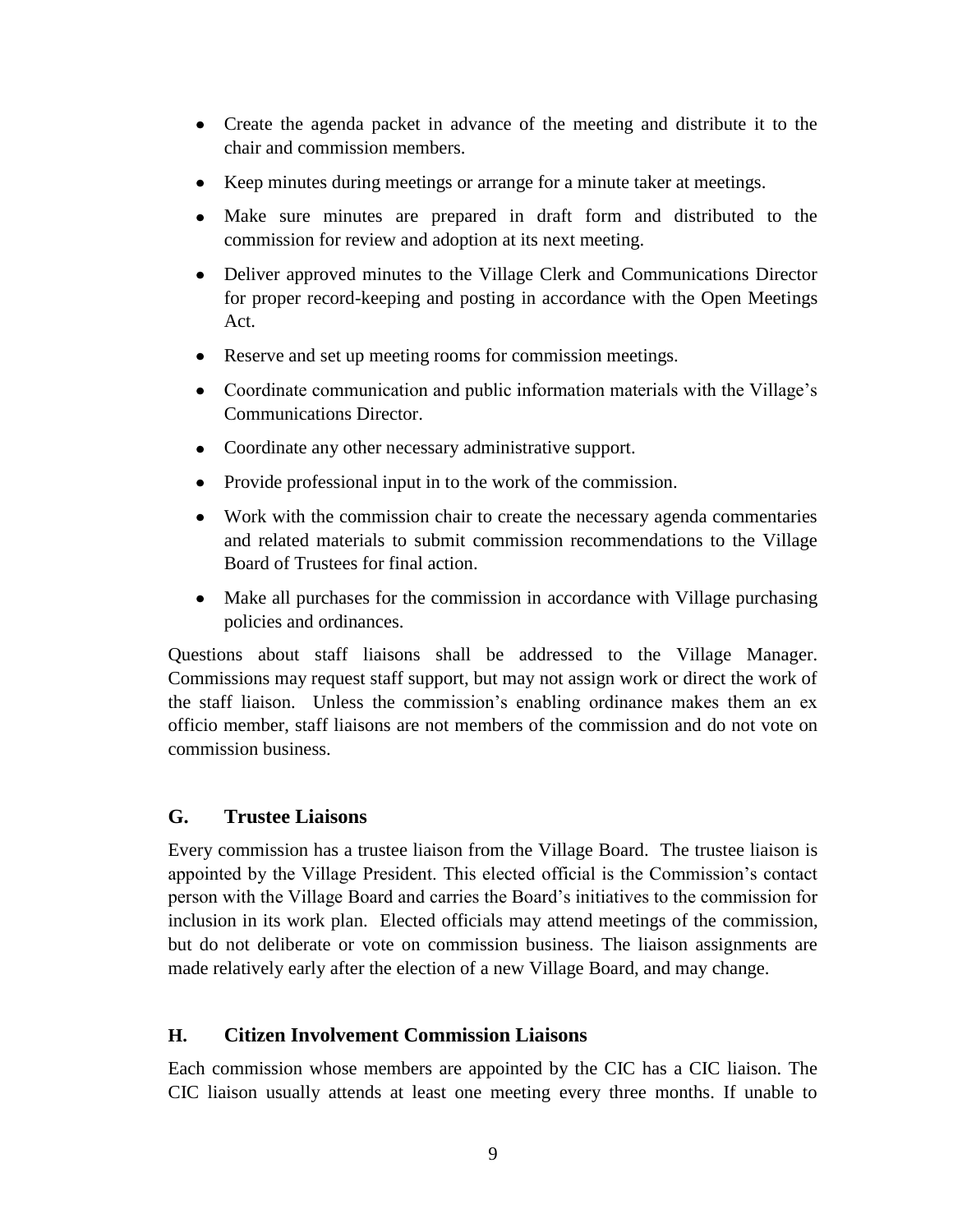attend, the liaison will stay aware of the current affairs of the commission. The CIC liaison does not vote on commission business. The role of the CIC liaison is to help commissions with the effective functioning of the commission, assist with understanding the rules of this manual, coordinate the recruitment, appointment and resignation of the chair and members and assist with any membership or governance issues of the commission.

## **CHAPTER 3 - Expenditures**

## **A. Village Budget**

The Village Code and state law controls the way in which the Village is authorized to spend Village funds. All expenditures of Village funds must be previously budgeted. Therefore, a commission that anticipates incurring expenses in support of its work must prepare an annual budget request detailing those expenditures. This budget request will be developed with the staff liaison in coordination with the department's deadline for submitting the budget for the following year. This is typically done in the late summer or fall for the following fiscal year. In addition to the budget submittal to the Village Board, the commission should include any anticipated expenses in connection with commission plans in its annual work plan. Commission budgets for routine administrative support are included as part of the Village's budget for Advisory Boards and Commissions. Extraordinary expenses for projects are included in the staff liaison's department budget. The Village Board adopts the annual budget prior to fiscal year in which the expenses are incurred. The Village Board adopts an annual budget by ordinance and has discretion to accept or reject any requested budget item.

## **B. Purchasing Policies**

All purchases made by the Village must follow the Village's purchasing ordinance and purchasing policies. Therefore, the staff liaison is responsible to make any purchases of goods or services as approved in the commission's work plan in accordance with these authorization practices. Commission members do not have authority to expend Village funds directly. The Village has a petty cash reimbursement process for amounts under \$50. It is the staff liaison's responsibility to determine in advance of any purchase whether that purchase will be processed through the petty cash reimbursement process as even petty cash items must be previously budgeted.

## **C. Authorized Expenses**

In general, the Village does not provide reimbursement for refreshments at regular meetings and never allows taxpayer funds to be used to purchase alcoholic beverages. The Village does not reimburse commission members for educational materials or conferences.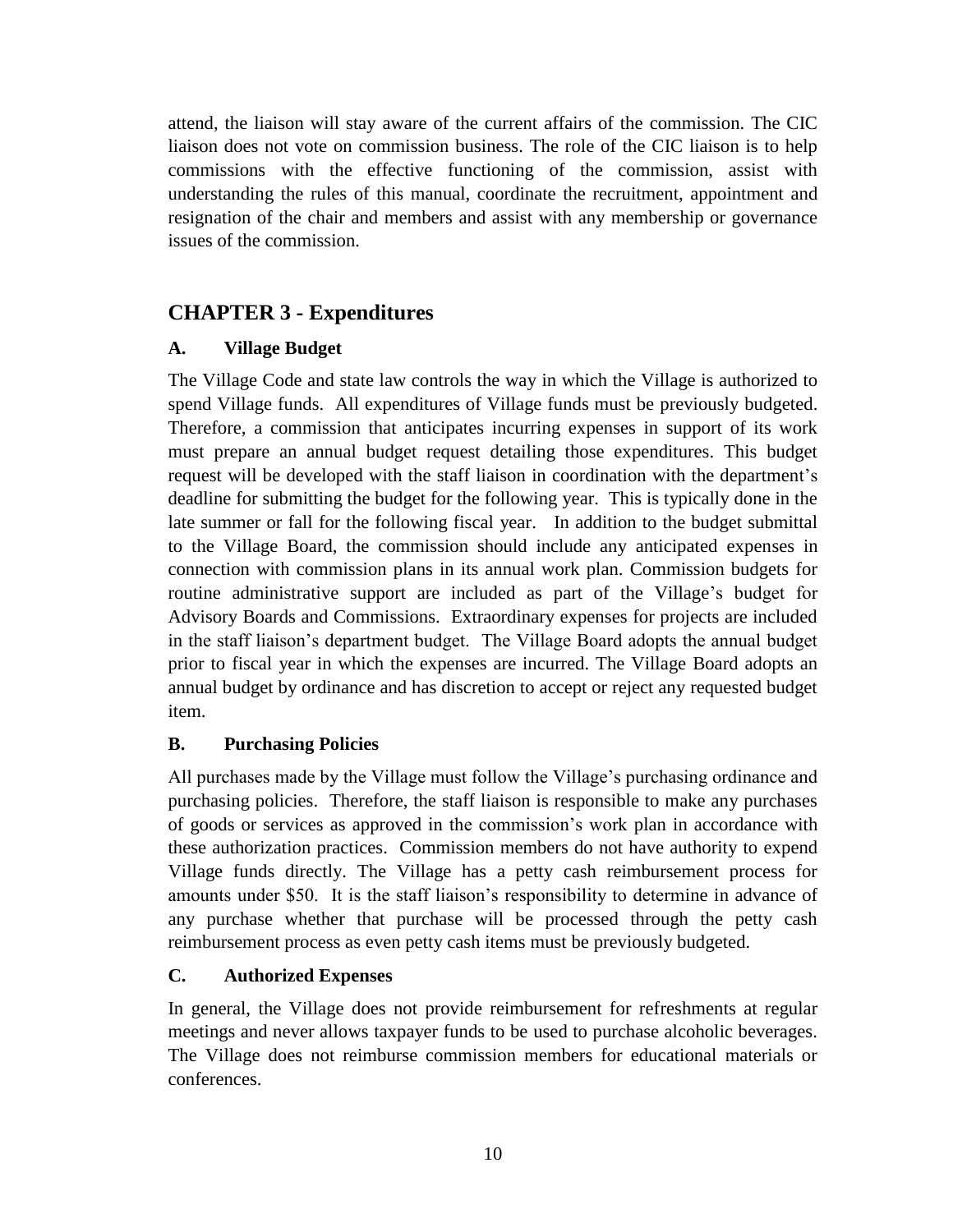Typical expenses may include those to support larger projects of the commission, such as public art initiatives or hiring consultants to complete historic preservation projects, or more minor expenses such as costs associated with publishing public notices, paying for court reporters, expenses related to minutes preparation, printing, and costs for events hosted by a commission can be requested as part of its approved work plan. Expenses for the use of public spaces or other expenses related to holding a public event should be included in the work plan budget.

Should a commission anticipate expenditure not approved in the Village's annual budget, the staff liaison may submit a budget amendment request to either the Village Clerk or the staff liaison, depending on the nature of the request. The Clerk or staff liaison has discretion to advance that request to the Village Manager for approval by the Village Board in accordance with the Village Board's adopted budget amendment procedure. If the Village Board rejects a budget amendment, the commission will not be authorized to spend the money.

#### **D. Grants**

Commissions who wish to pursue grant opportunities should coordinate that activity with their staff liaison. Grant ideas should be linked to advancing the commission's work plan. Because any award of grant funds must be incorporated into the Village's budget and accounting system, the staff liaison must apply for any grant funding. Those funds are considered Village funds and must be expended in accordance with the terms of the grant and the Village's purchasing policies.

#### **E. Fees**

A commission may not impose a fee for any goods or services.

## **CHAPTER 4 Conducting Commission Meetings**

Most commissions have one regular meeting per month on a fixed date established at the beginning of the year. Commissions may also hold special meetings, which are any meetings other than the pre-scheduled regular meetings. The Open Meetings Act is the State law that sets forth the basic legal requirements for how these meetings must be conducted. It is the responsibility of the Chair to see that meetings are conducted in accordance with the Open Meetings Act.

#### **A. Public Notice/Agenda**

The Open Meetings Act requires prior notice to the public. This notice consists of the agenda. The agenda must be posted at least 48 hours in advance of the meeting. The notice must be posted at the location of the meeting, as well as on the Village's web site.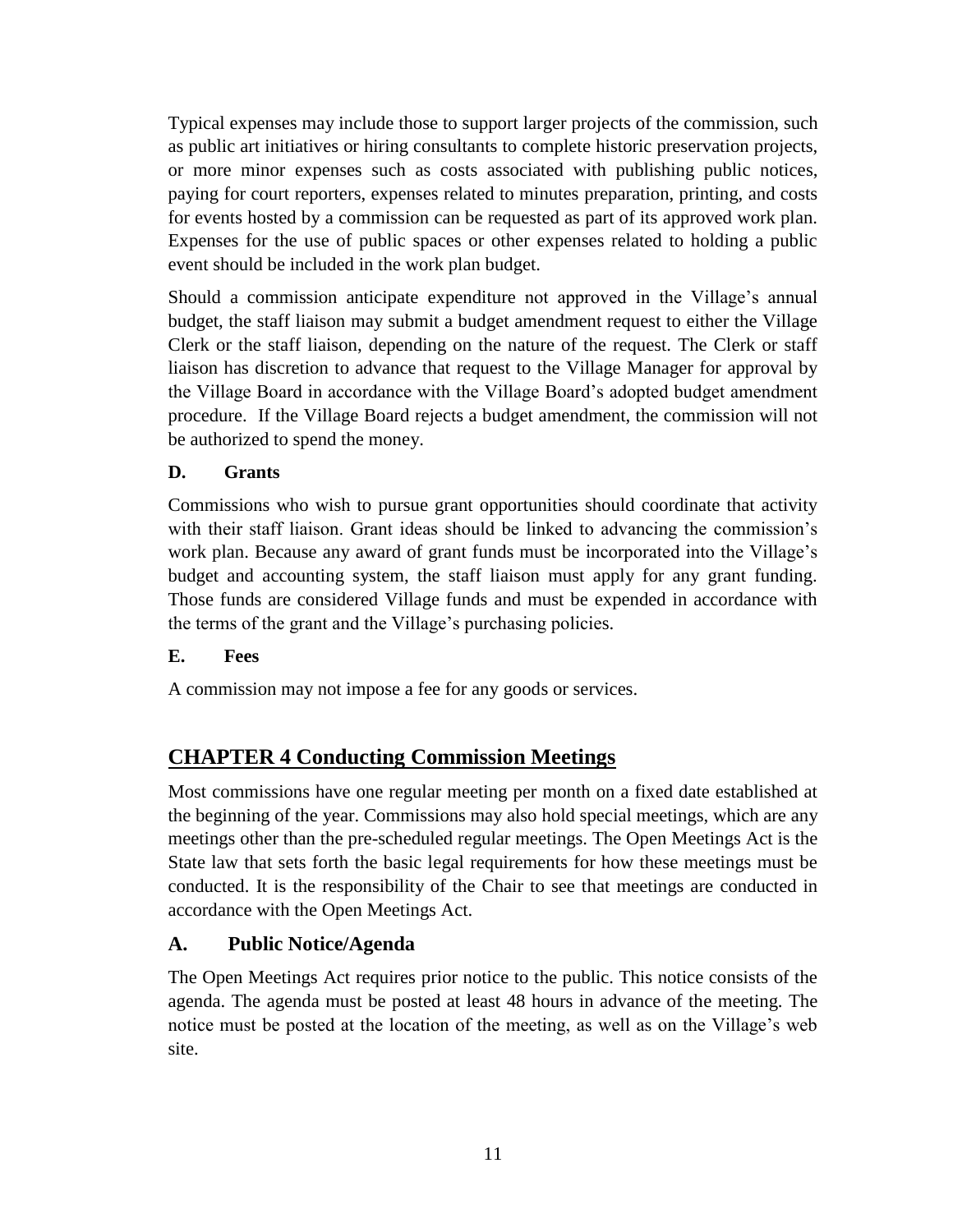#### **1. Contents of the agenda**

Regular meeting agendas must state the time, place and location of the meeting, include an opportunity for public comment, and state the topics to be discussed at the meeting. It is the responsibility of the staff liaison to prepare and post the agenda for a meeting. The Chair will use the agenda to conduct the meeting as it sets forth the order of business. Typical agenda layout is as follows:

- a. Call to Order. The first topic on the agenda is the "Call to Order." The chair announces that the meeting is called to order and takes the roll.
- b. Approval of the agenda. The second item on the agenda must be the approval of the agenda itself. This is done by asking for a motion to approve the agenda, a second, and then by voice vote following the discussion of any changes. Nothing new may be added to an agenda during the agenda approval process because it is necessary to post the topics 48 hours in advance. However, items may be moved around or removed from the agenda during the agenda approval process. While there is some flexibility in the order in which agenda items are handled, the best practice is to suggest any reordering at the beginning of the meeting during the agenda approval process.
- c. Approval of minutes. Minutes of previous meetings should be approved at the next meeting.
- d. Public comment. All regular meeting agendas must provide for public comment. See specifics below.
- e. Discussion Topics. The agenda must set forth the general subject matter of each subject to be discussed and acted on at the meeting. Meetings may not be open-ended - the topics to be discussed must appear on the agenda. Each agenda item must be described as a separate entry on the agenda. A good rule of thumb is to describe topics on the agenda by giving a hypothetical uninformed but interested citizen enough information on what will be discussed to allow them to decide whether they want to attend the meeting. Agenda items shall not use code numbers or abbreviations (unless accompanied by explanations). References to discussions at previous meetings shall mention the topic of the discussion, i.e., "New Business." Agendas may contain an item for "new business." This is an opportunity for members to introduce topics for consideration and action at a future meeting. Because the topic "new business" does not give the public any information on the nature of a topic of discussion, it is insufficient public notice for the full consideration of a topic. Therefore, it is an opportunity to introduce new topics but not to fully deliberate or make decisions on the topic.
- f. An agenda for a regular meeting of a commission with active subcommittees must also have an entry for "Subcommittees", with a sub-entry for each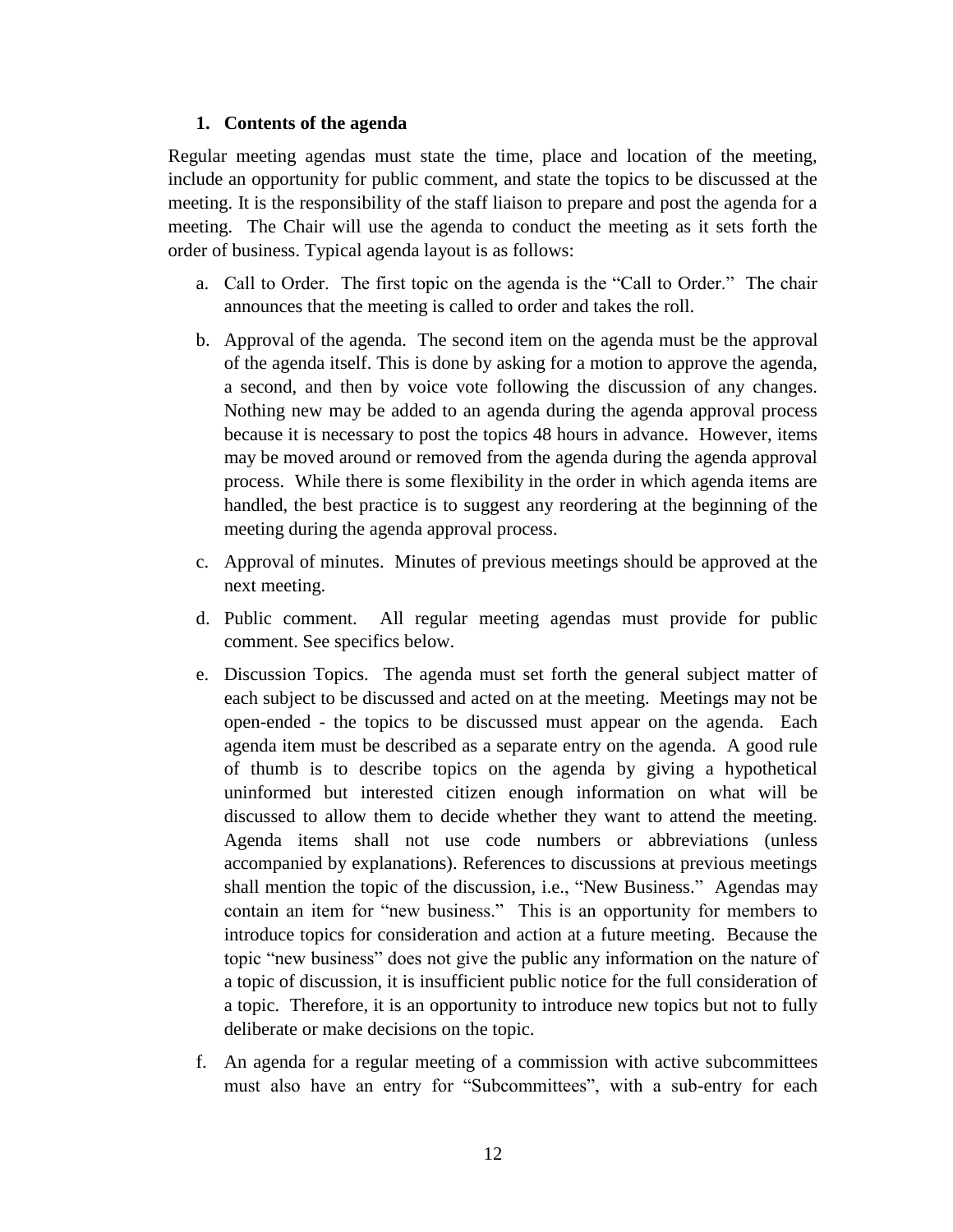subcommittee. This is an opportunity for the subcommittee to report on the status of its assigned activities.

- g. Adjourn. The last item on the agenda is adjournment. At the end of a meeting, the chair asks for a motion to adjourn. After the motion is made and seconded, a voice vote is taken and the meeting is adjourned. No business of the commission should be discussed after the meeting is officially adjourned.
- h. Every agenda must also include required ADA (Americans with Disabilities Act) language.

#### **A sample agenda is attached as Appendix B.**

The Village Clerk should be notified of all meetings and public hearings so that the agenda may be posted in accordance with the Open Meetings Act. The Village Clerk and the Communications Department are responsible for the posting, dissemination to the media, and publication of all agendas and notices of public hearings.

## **2. Public Hearings**

Certain commissions are required by ordinance or state law to hold public hearings.

The notice, publication, and hearing requirements for public hearings are in addition to the Open Meetings Act requirements. Commissions that hold public hearings should refer to their own rules and regulations which contain additional notice requirements for public hearings. If there is any doubt about the propriety of a commission holding a public hearing, the chair should contact the Village Attorney.

## **B. Meetings**

According to the Open Meetings Act, the definition of a "meeting" includes not just the regular and special meetings of the commission, but also "any gathering of a majority of a quorum of the members of the board, held for the purpose of discussing public business." The Open Meetings Act controls any such gathering, in addition to the regular and special meetings of the board.

## **1. What is a Quorum?**

In order to conduct a regular or special meeting, a quorum of the commission must be present. The word "quorum" simply means a majority. For purposes of the Village's advisory boards and commissions, a quorum is a majority of the members of the board or commission who are currently appointed, rather than a majority of the number of members on the commission as established in the enabling ordinance. For example: if the enabling ordinance of the ABC Commission specifies that it has 13 members, but it currently has 11 members, a quorum of that commission is six. Half of its current membership (11) is  $5\frac{1}{2}$ , so it must have six members present to achieve quorum. If another member is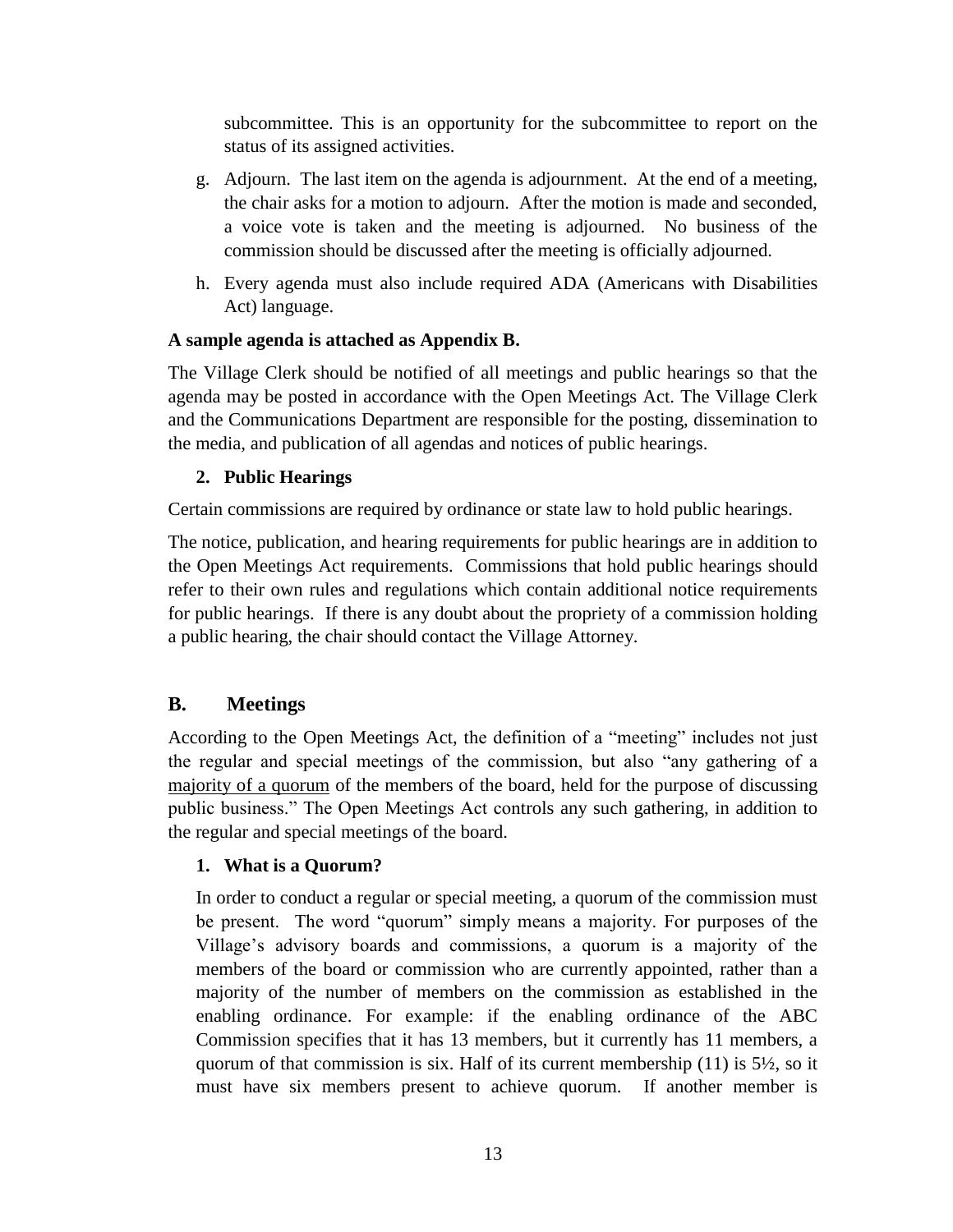appointed, it will then have 12 members. Half of its membership would then be six members, so seven members would have to be present to achieve quorum. This is the quorum unless the Village ordinance sets a different number as a quorum for that particular commission.

For any commission with five members, the necessary quorum to conduct business is three.

#### **2. What happens when there is no quorum at a meeting?**

According to Robert's Rules and the Open Meetings Act, when a quorum of members is not present for a meeting and only a majority of a quorum is present, the commission may only take one of the following actions:

- a. Take measures to achieve a quorum. This means calling members to see if they are running late or waiting for them to arrive. Members are expected to arrive at meetings on time. However, commissions should wait at least 10 minutes after the scheduled meeting time before adjourning the meeting for a lack of a quorum.
- b. Take a recess (wait for additional members to appear.)
- c. If no quorum is present, discussion can occur but no votes can be taken.

#### **3. Canceling a Meeting**

If the chair or staff liaison discovers in advance that a quorum will not be present, the meeting may be canceled in advance. The Village Clerk should be notified of the cancellation, and if the meeting was to be held in a location other than Village Hall, the host of the meeting site should also be notified. A sign should be posted on the door of the room to notify the public that the meeting has been cancelled. Any staff present at the location of the meeting, such as the Village Hall security guard, should also be notified.

#### **4. Loss of Quorum**

A quorum lasts only as long as sufficient commission members are physically present. If the number of members present drops below the number required for a quorum (other than during a declared recess) the official meeting is over. No further votes may be made. This forced adjournment must be noted in the minutes.

#### **5. Calculating A Quorum/Majority Of A Quorum**

The following table provides a guide to what constitutes a quorum and a majority of a quorum.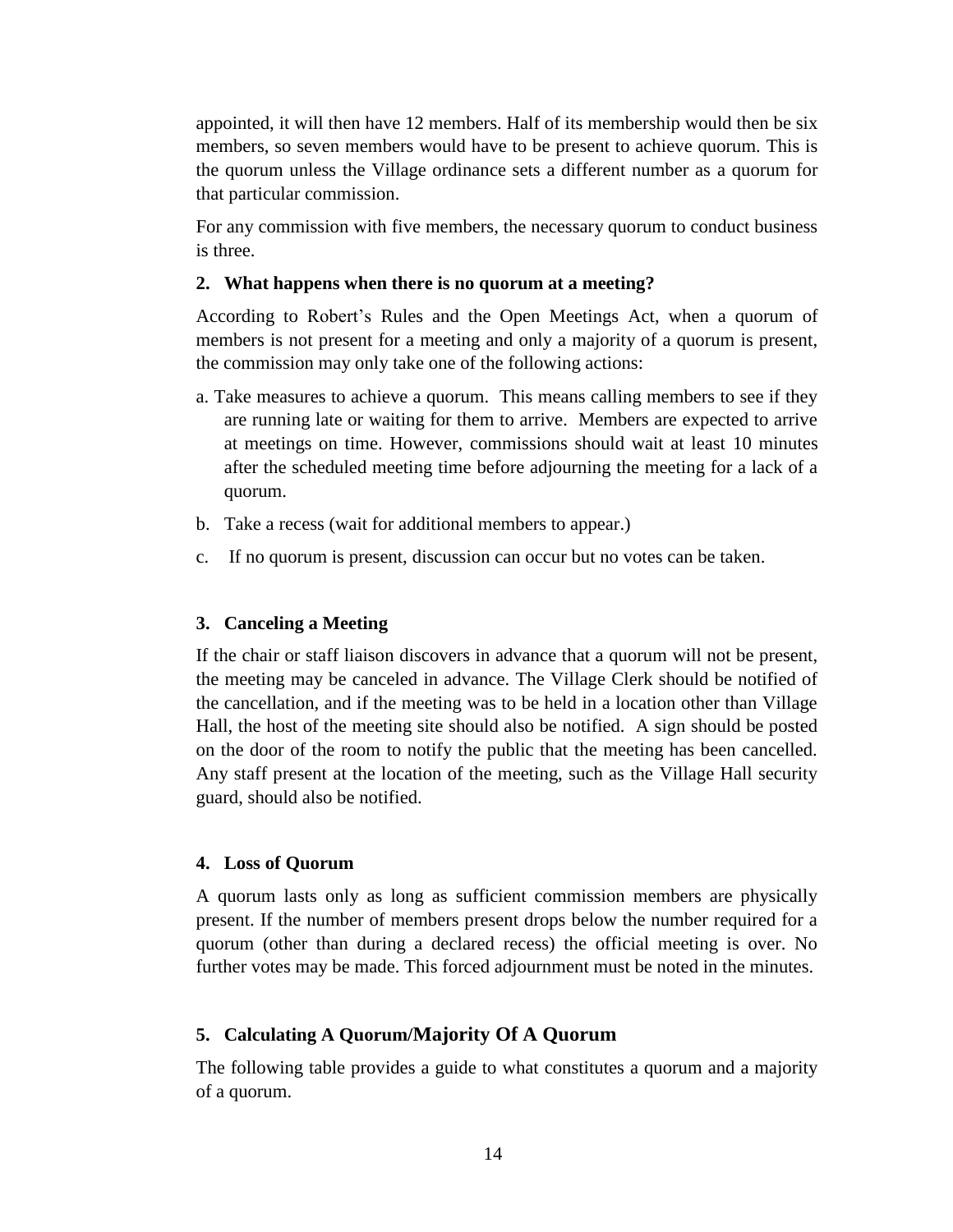| Number of sitting<br>members on<br>commission | $Quorum = Required$<br>attendance at a meeting | Majority of Quorum =<br>Number who cannot meet<br>without properly posting the<br>meeting |
|-----------------------------------------------|------------------------------------------------|-------------------------------------------------------------------------------------------|
| 3                                             | $\overline{2}$                                 | $\overline{2}$                                                                            |
| $\overline{4}$                                | 3                                              | $\overline{2}$                                                                            |
| 5                                             | 3                                              | $\overline{2}$                                                                            |
| 6                                             | $\overline{4}$                                 | 3                                                                                         |
| 7                                             | $\overline{4}$                                 | 3                                                                                         |
| 8                                             | 5                                              | 3                                                                                         |
| 9                                             | 5                                              | 3                                                                                         |
| 10                                            | 6                                              | $\overline{4}$                                                                            |
| 11                                            | 6                                              | $\overline{4}$                                                                            |
| 12                                            | 7                                              | $\overline{4}$                                                                            |
| 13                                            | 7                                              | $\overline{4}$                                                                            |

#### **6. Electronic Attendance at meetings**

In some cases, members of a commission may attend a meeting electronically. First, it is necessary that a quorum of the members of the commission be physically present at the meeting in order for the meeting to be conducted. If so, then other members may attend electronically.

There are limited reasons a member may attend electronically: (i) personal illness or disability; (ii) employment purposes or the business of the public body; or (iii) a family or other emergency. If a member wishes to attend a meeting by electronic means, the member must notify the recording secretary or clerk of the public body before the meeting unless advance notice is impractical.

#### **7. Gatherings to Discuss Public Business.**

As noted above, the Open Meetings Act's requirements apply to "gatherings of a majority of a quorum for the purpose of discussing public business." Any time a majority of a quorum (a majority of a majority) of a commission "gathers together" for the purpose of discussing public business, that gathering is subject to the Open Meetings Act.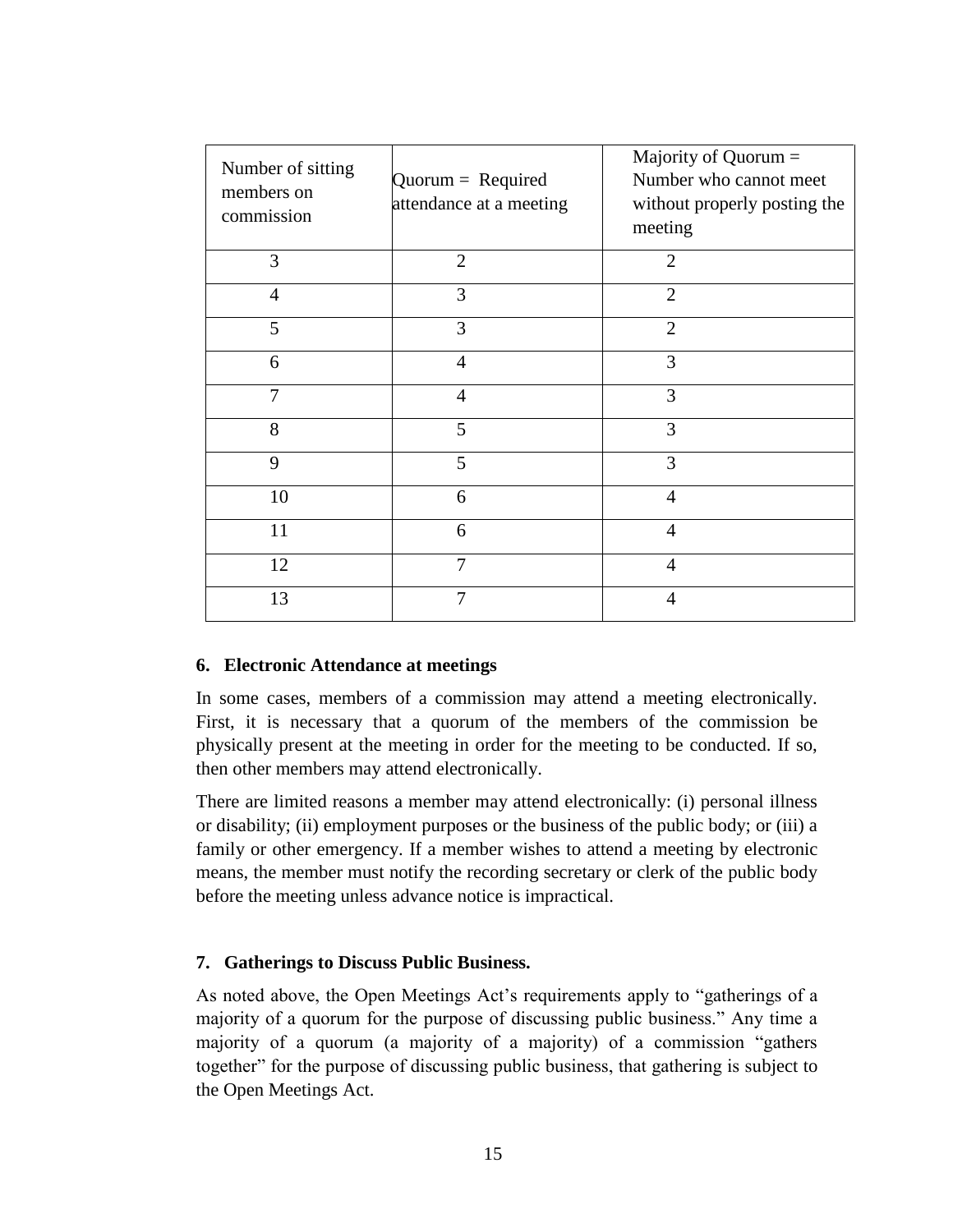Gatherings of a majority of a quorum to discuss public business are not permissible unless the gathering is done at a properly posted meeting. "Gathering" does not just mean meeting in the same place. It also includes having conversations in person, by phone, or by text, email or other electronic means, to discuss the business of the commission. Because of this rule, commission members may not "gather" together outside of the meeting context if more than a majority of a quorum will be present. They may not discuss the business of the commission by group email. Email may be used for scheduling purposes and to ascertain whether there will be a quorum, but not to discuss the subject matter of a meeting. Individual members may email the chair or other members with a comment, but should not discuss the business of the commission by email to other commissioners. Similarly, commission members should not post comments on Facebook or use other forms of social media to discuss the business of the commission with each other. Commission members may discuss the work of the commission with the public, except if the matter being discussed is part of a quasijudicial public hearing where the commissioner's decision is limited to the evidence presented. These types of public hearings are increasingly rare and the rules related to these "ex parte" conversations should be included in the rules and regulations of those commissions which conduct formal public hearings.

On the other hand, the Open Meetings Act does not prohibit "gatherings" which are not for the purpose of public business. This means that it is permissible for more than a majority of a quorum to attend block parties or other social events together, attend church or temple together, or belong to the same club, so long as they do not discuss the business of the commission during these gatherings.

Less than a majority of a quorum (2 out of 7) may meet together outside a public meeting to discuss public business.

## **C. Time And Place**

At the beginning of the year, each commission must set the date, time and place of its regular meetings for the year. Additional meetings or rescheduled meetings may take place throughout the year, without being scheduled at the beginning of the year, so long as the regular public notice requirements are followed.

Commission meetings are typically held at Village Hall. Meetings must be held in a place and at a time convenient to the public. For example, meetings cannot be held at someone's house or at a site that is not ADA accessible. Meetings where a large attendance is expected are required to be held in places reasonably large enough to accommodate the crowd. For example, if the Plan Commission is scheduled to consider a controversial topic, its meeting must be held in a space large enough to accommodate the anticipated crowd.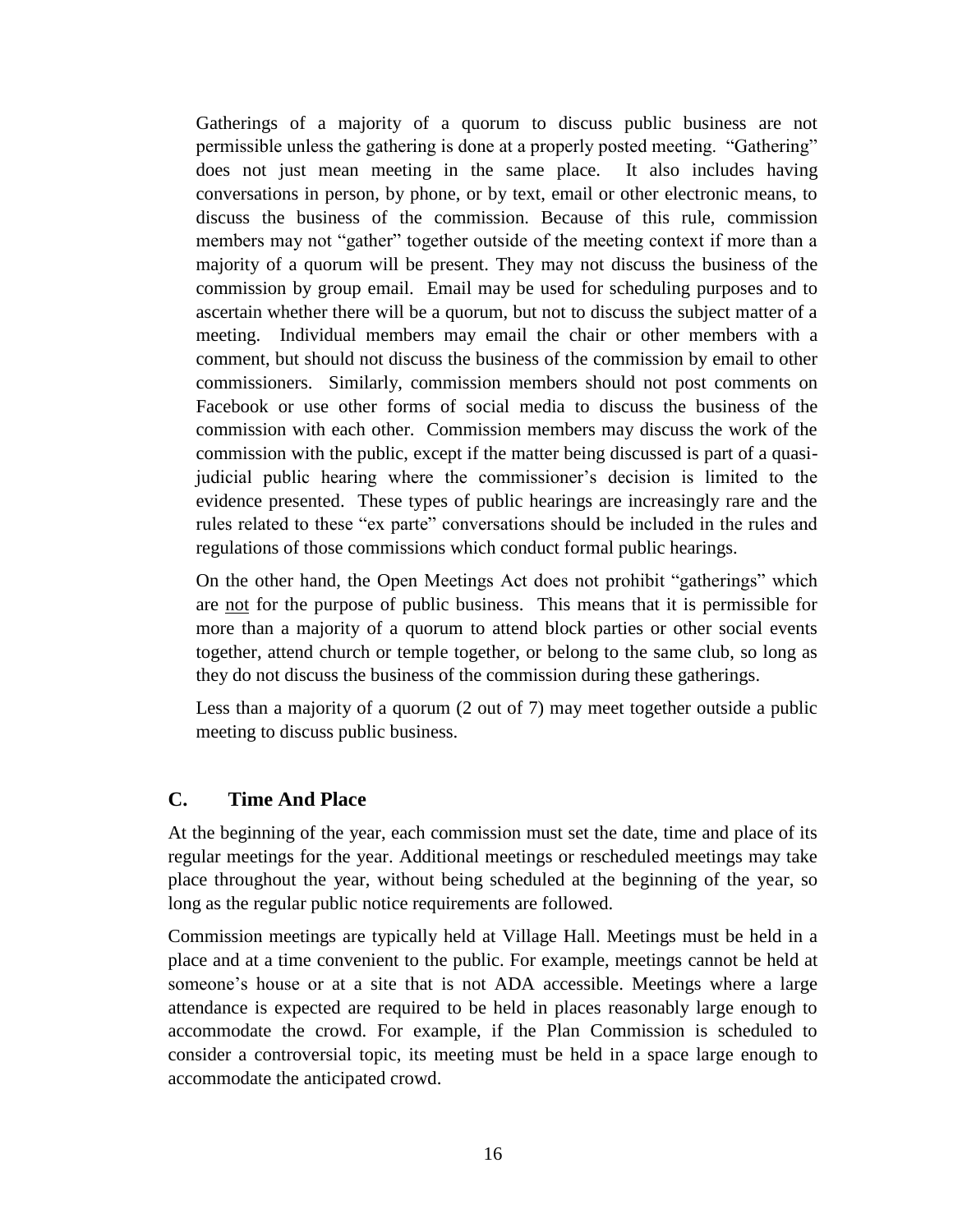Meetings are typically held at night in order to accommodate the schedules of the commission members and the public. The Open Meetings Act requires that meetings not be held at odd times of the day, like 5:00 a.m., or on legal holidays. It is the practice of the Village not to schedule regular meetings of any public body on legal holidays or religious holidays.

## **D. Minutes**

## **1. Keeping Minutes**

All boards and commissions must keep written minutes of all their meetings, whether open or closed, and a verbatim record of any closed meetings in the form of an audio or video recording. It is the responsibility of the staff liaison to either take minutes personally or to arrange for a minute taker at the meetings.

At a minimum, minutes must include:

- a. The date, time and place of the meeting;
- b. The members of the public body recorded as either present or absent, and whether the members were physically present or present by means of video or audio conference;
- c. A summary of discussion on all matters proposed, deliberated, or decided, and a record of any votes taken. The minutes should be in summary, rather than verbatim form. Minutes need not be a verbatim recording of the comments of each member, but a general description of the business conducted at a meeting, including a summary of the public comments received; and
- d. The time the meeting ended.

If no staff member is present to take minutes, a member of the commission must take the minutes. Minutes must be prepared after each meeting.

## **2. Approval of Minutes**

Following the meeting, the minute taker will prepare formal minutes from the notes taken or recorded at the meeting. The staff member will provide these formal minutes to the commission as part of the packet for the next meeting. Commissions shall vote to approve the minutes of their meetings no later than 30 days after that meeting, or at their second subsequent regular meeting, whichever is later.

#### **3. Documents**

Any document that was presented as part of the agenda packet for a meeting, or a document received, created, or used by a commission during the meeting, must be submitted with the minutes of the meeting in which it was presented. The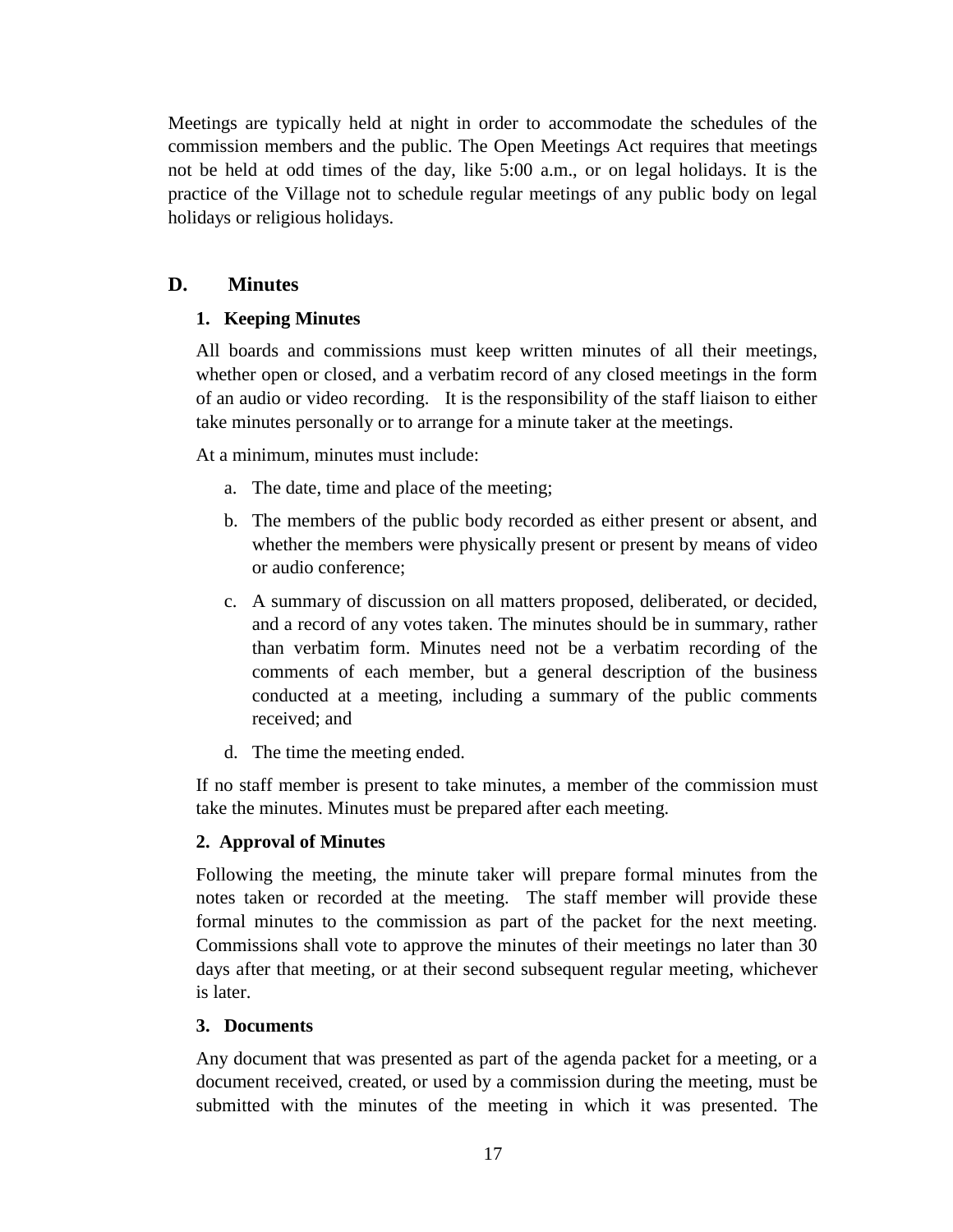documents are kept with staff liaison. The minutes should contain a list of all documents submitted.

#### **E. Joint Commission Meetings And Attendance At Other Meetings**

From time-to-time, two or more commissions will have a joint meeting. The Open Meetings Act governs these meetings such that the ordinary rules must be obeyed, with certain modifications.

The chair of a joint meeting must be one of the chairs of the participating commissions. If all the chairs are unable to attend, a motion should be made to select a chair for the meeting and one seconded, a voice vote should be taken on the motion. A roll call vote is not necessary to select a chair. A joint meeting only has a quorum if each participating commission has a quorum. If one commission has a quorum and the other does not, the latter has an open meetings problem because they are there to discuss public business. Therefore, both commissions must have a quorum.

Joint meetings will be special meetings. If matters will be voted on at these meetings, each commission must have a separate vote where only members of that commission may vote. To pass a motion of the entire joint meeting, the same motion must be made, seconded, and voted upon by each attending commission.

It is also permissible for less than a majority of a quorum of a commission, such as one or two members, to attend meetings of another commission, in which case it is not necessary to have a quorum of the visiting members. Members of a commission attending any other commission meeting are guests of the meeting who will be called on to speak by the chair or may speak during public comment.

## **F. The Public**

#### **1. Non-Agenda Public Comment.**

All public meetings must allow time for non-agenda public comment. This nonagenda public comment requirement is different from the public's right to speak on a matter posted on the agenda or to offer evidence at a hearing.

A commission may limit non-agenda public comment to matters under the commission's jurisdiction. In addition, commissions may restrict public comment to three minutes per individual, with the total time allotted for non-agenda public comment limited to no longer than 30 minutes. There is no requirement to respond directly to public comments, but rather, to listen and receive the information. Public comment shall not be used to discuss an item of business not properly listed on the agenda. Therefore, it should not turn into a debate or a full discussion of the topic because the topic was not posted on the agenda 48 hours in advance of the meeting as required by the Open Meetings Act.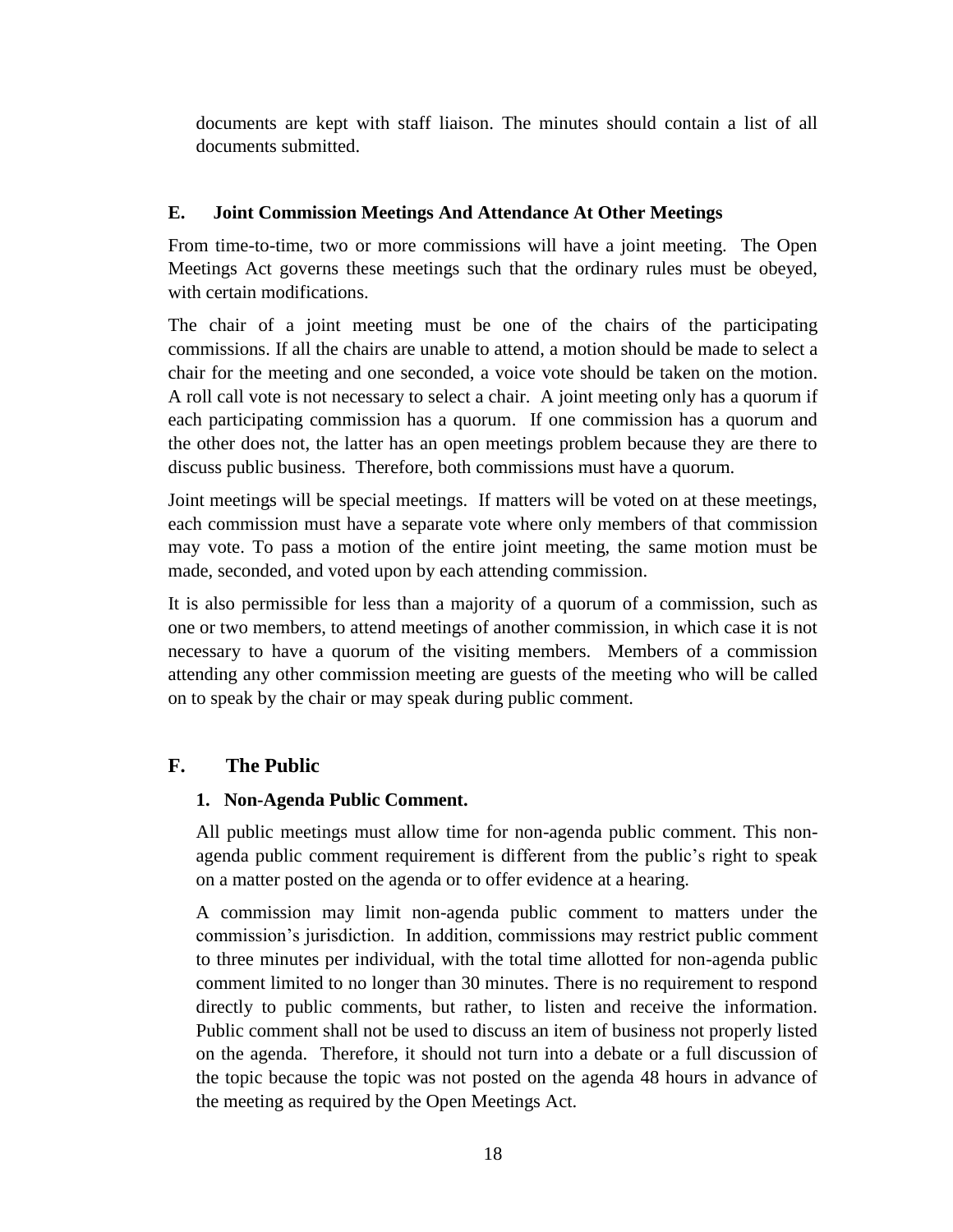Members of the public who wish to speak may notify the chair before the meeting, or may come forward at the time of the public comment portion of an agenda. Each speaker must begin by giving their name and address. This information must be noted in the minutes of the meeting along with a synopsis of the comments. The order of the speakers is left to the chair, but all speakers must be heard except as limited above.

The time limits on public comment should be announced before the speaker begins to speak. The board need not allow an individual to speak at the meeting if they were not present during the public comment portion of the meeting.

#### **2. Agenda related public comment**

Members of the public who wish to provide input into a topic to be considered by a commission should be recognized and given the opportunity to speak. Members of the public who are not able to attend a meeting may submit their comments in writing and provide them to the chair or the staff liaison who will read the comments at the meeting

#### **3. Public's right to record meetings**

Any person may record an open meeting by tape, film or other means, except as stated below. The commission may set reasonable rules to govern the right to make such recordings so that the recording does not interfere with the business of the commission.

#### Exception

There is a technical exception for public hearings, where an individual who is recording a meeting may be directed to stop recording if a witness refuses to testify on the grounds that he may not be compelled to testify if any portion of his testimony is to be broadcast or televised or if motion pictures are to be taken of him while he is testifying. (See S.8-701 of the Illinois Code of Civil Procedure.)

#### **G. Closed Meetings**

The Open Meetings Act requires that all meetings of public bodies be open to the public unless they fall under the limited exceptions in the Open Meetings Act and are closed using the procedures set forth in the Act. Commissions will rarely have occasion to hold closed meetings.

#### **1. Permitted Topics of closed meetings**

The Open Meetings Act provides limited reasons to hold closed meetings ("executive sessions"). Due to the nature of their work, commissions rarely conduct closed meetings. As it relates to commissions, the authorized topics for a closed meeting will fall under one of the following Open Meetings Act exceptions (section numbers refer to subsections of the Act):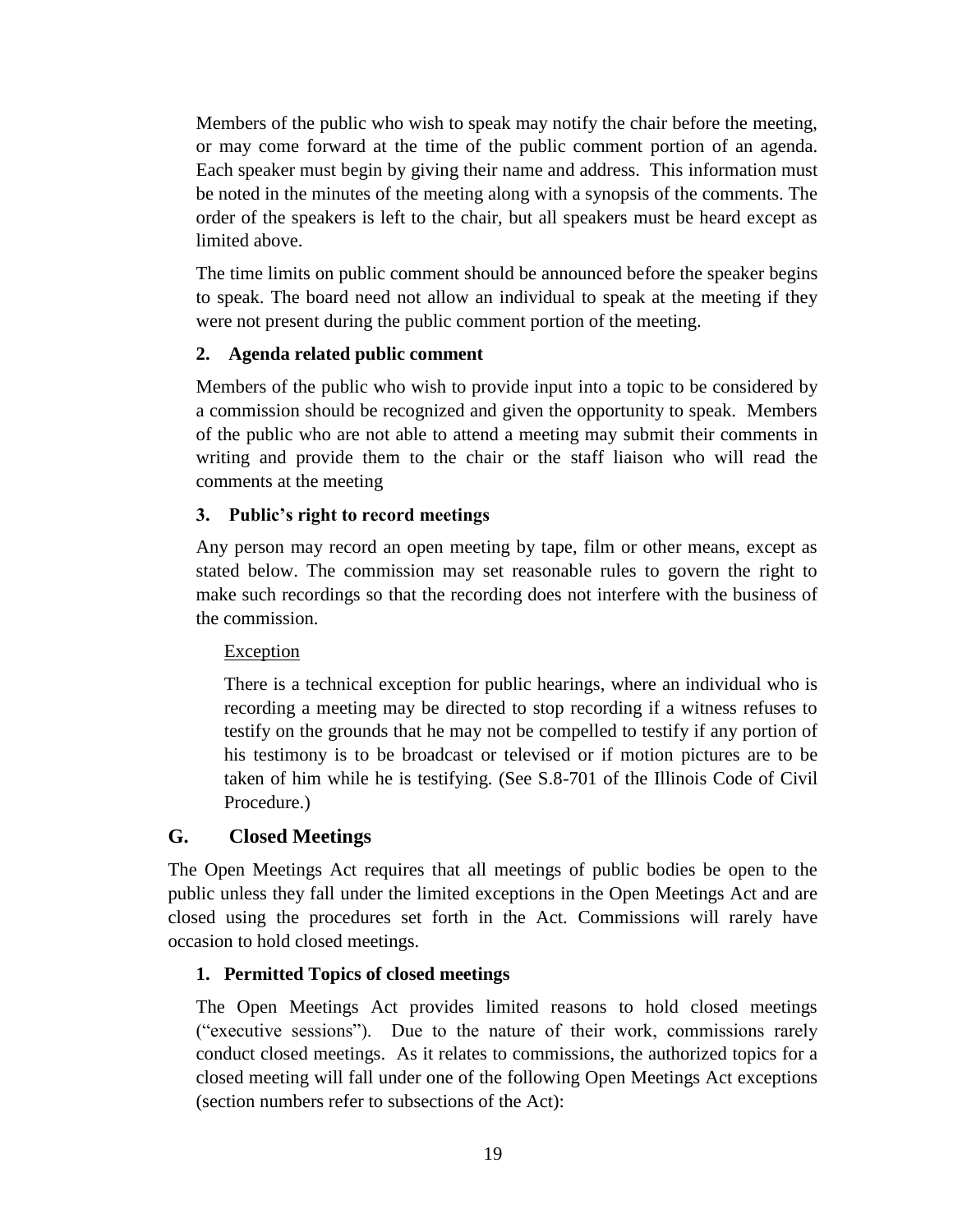(1) The appointment, employment, compensation, discipline, performance, or dismissal of specific employees of the public body or legal counsel for the public body, including hearing testimony on a complaint lodged against an employee of the public body or against legal counsel for the public body to determine its validity. (CPOC and BFPC)

(4) Evidence or testimony presented in open hearing, or in closed hearing where specifically authorized by law, to a quasi-adjudicative body, as defined in this Act, provided that the body prepares and makes available for public inspection a written decision setting forth its determinative reasoning.

(13) Conciliation of complaints of discrimination in the sale or rental of housing, when closed meetings are authorized by the law or ordinance prescribing fair housing practices and creating a commission or administrative agency for their enforcement (Community Relations).

#### **2. Procedure for closing a meeting**

- a. The meeting must start as an open meeting for which notice is given.
- b. Either the whole remainder of the meeting may be in executive session, or the board may conduct part of a meeting in executive session.
- c. The President or Chair of the body may ask for a motion to go into executive session and state the specific exemption pursuant to the Open Meetings Act under which the meeting is permitted. For example, a motion to go into executive session to discuss evidence or testimony presented in an open hearing, should be, "Can I have a motion to go into executive session for the purpose of [recite provisions of the Act]." There must be a motion and a second to go into executive session, approved by a roll call vote of a majority of the quorum present.
- e. If the topic of the executive session is planned, it should be posted on the agenda. However, a closed meeting does not have to be posted on the agenda if it follows an open meeting. In other words, if a matter arises during a regular meeting which is authorized to be discussed in executive session, the board may move to go into executive session even though it was not previously posted on the agenda.
- f. Only topics specified in the vote to close the meeting may be considered during the closed meeting.

No final action shall be taken in a closed meeting. Any vote resulting from consideration during a closed meeting must be held during an open meeting.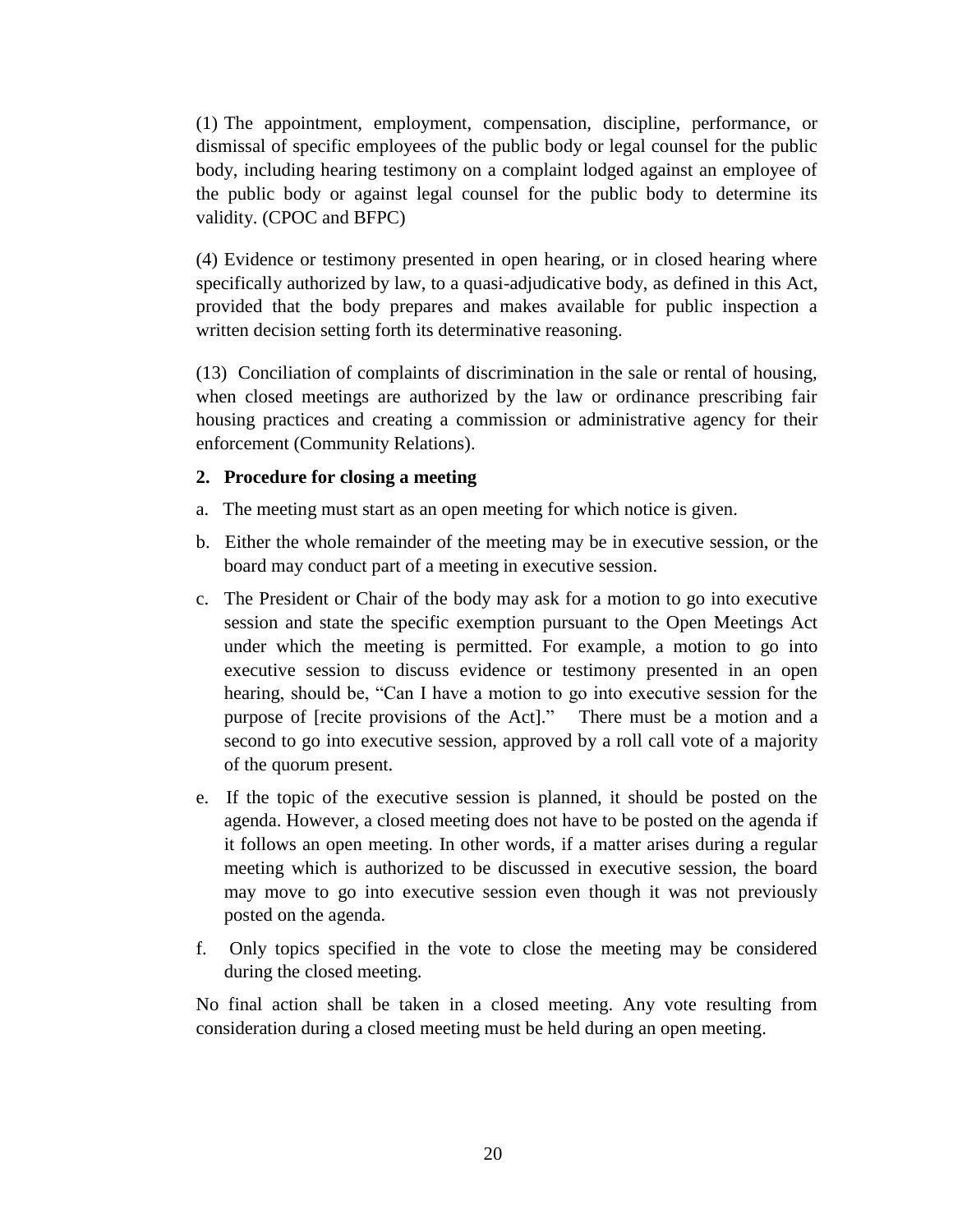#### **3. Closed Meeting Minutes**

Closed session minutes may be discussed in closed session. Minutes of closed meetings must be reviewed at least every six months to determine whether there is a continued need to keep the minutes confidential, or that the minutes or portions of minutes may be made available to the public.

## **H. Use Of Electronic Devices During Meetings And Hearings**

Ethics rules and principals of open government prohibit members of boards and commissions from using electronic communication devices to discuss the topic under consideration during the meeting with others - including absent or present members of the commission. In order to respect the business of the meeting, members should refrain from using electronic communication devices for other non-emergency purposes during meetings. Commissions conducting a public hearing are also prohibited from communicating about the subject of the hearing in person or by electronic means until the hearing process is concluded and the board has made its decision. Texts and emails sent from personal accounts during a meeting are subject to being released to the public in accordance with the Freedom of Information Act.

### **I. Parliamentary Procedure (Motions And Voting)**

In general, meetings should be conducted using the basic parliamentary procedures set forth in the latest version of Robert's Rules of Order. Commissions, and especially chairs, should be generally familiar with Roberts Rules, but need not strictly adhere to all the rules, as the meetings are expected to be somewhat less formal than meetings of the Village Board. Commissions should, at a minimum call the meeting to order, take and record the roll, require a motion and a second to approve the agenda by voice vote, and a motion and a second to begin discussing any item and a vote at the end of any discussion where the commission has reached the point of final action on the item. Finally, commissions should have a motion and a second to adjourn, followed by a voice vote.

The chair may ask for a motion on any matter, but the chair does not make or second a motion. The chair may vote on any motion or matter before the commission.

The chair determines the level of adherence to Robert's Rules, and that level of formality should be consistently applied. (For example, it would not be consistent to require some members to be recognized before speaking, while allowing others to speak at will.) A commission must follow Robert's Rules for its final recommendations. Therefore, while no formal vote is necessary to ask staff to collect information, such a vote is required to decide upon the commission's final recommendation to the Village Board on any item.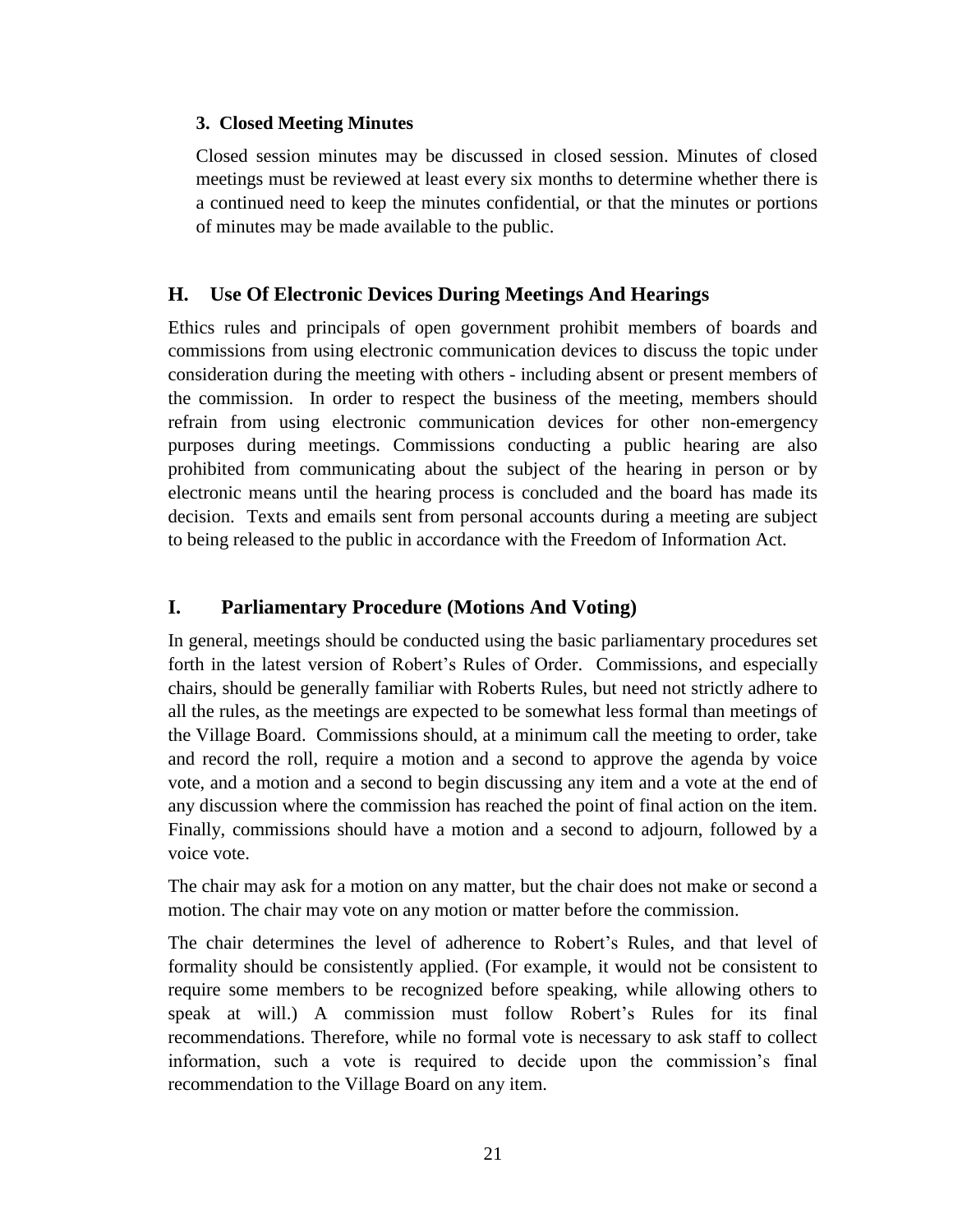### **Basic Parliamentary Procedures are provided in Appendix C.**

## **CHAPTER 5: SUBCOMMITTEES**

### **A. Definition of a Subcommittee**

The Village Code creates certain subcommittees of commissions. These subcommittees are public bodies subject to the Open Meetings Act and have specific duties. Commissions may also create their own subcommittees.

Formally created subcommittees constitute public bodies and are subject to the Open Meetings Act without regard to their size in relation to the larger commission and an agenda needs to be published and posted for subcommittee meetings.

## **B. Limitations of a Subcommittee**

The role of a subcommittee should be clearly defined as an identified task or project. A subcommittee must not give itself extra tasks outside those assigned by the commission or ordinance.

Subcommittees formed for purposes of conducting research or working on a project should report the status of the project and the results of its findings to the full commission. The full commission will then make any recommendation to the Village Board.

## **C. Structure of a Subcommittee**

Every subcommittee must have a chair. The chair has the same responsibilities to the subcommittee that the chair of a commission has to that commission, except as modified below. The chair of a commission may be a member of a subcommittee without being the chair of the subcommittee. If the subcommittee holds a vote, all such members may vote. Each subcommittee must have a specific number of members, which must be specified at the time of creation. In order to resolve tie votes, this number, including the chair, should be an odd number. A subcommittee may only hold meetings when a quorum of its members are present. A quorum for a subcommittee, unless specified otherwise in the commission's enabling ordinance, is defined the same way that a quorum is defined for the commission itself. (That is, more than half the members of the subcommittee.)

A subcommittee may also have experts and citizen assistants, just as a commission may have them. They are not members, and do not vote on subcommittee business. Unless specified in its enabling language, a commission may replace the chair of a subcommittee or alter the number of members by vote at any meeting.

## **D. Subcommittee Reports at Regular Meetings**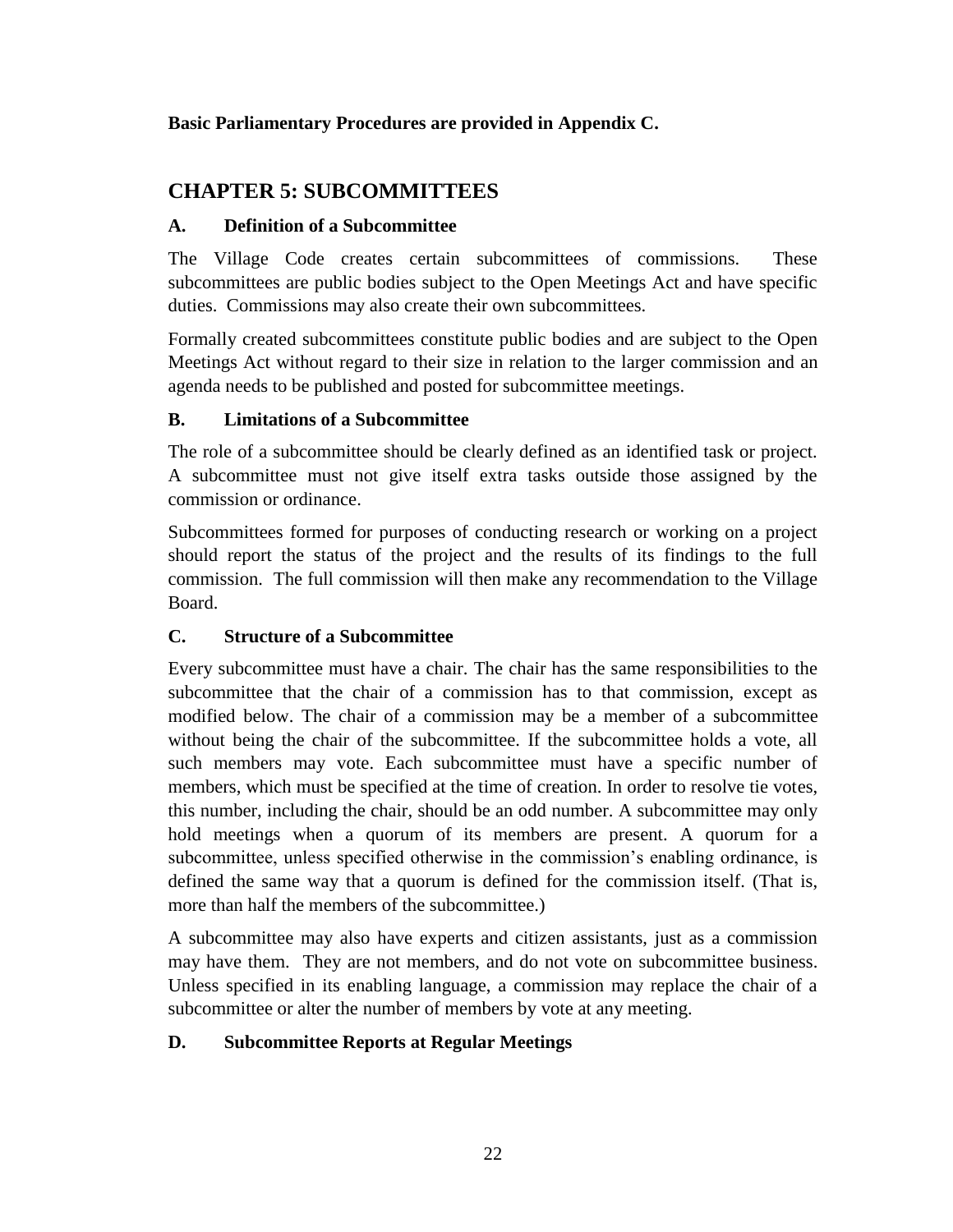If a commission has an existing subcommittee, the commission's agenda should list subcommittee reports as a topic on the agenda so that the subcommittee makes a report to the full commission.

## **CHAPTER 6 Conflicts of Interest and Ethics**

Members of boards and commissions are required to follow Sections [2-25-8](http://www.sterlingcodifiers.com/codebook/?ft=3&find=2-25-8) through [2-25-12](http://www.sterlingcodifiers.com/codebook/?ft=3&find=2-25-12) of the Village's Conflict of Interest and Ethics Ordinance. The purpose of the Conflicts of Interest and Ethics Ordinance is stated as follows:

Elected and appointed officers should, in all cases, exercise their judgment and perform their duties for the sole benefit of the citizens of the Village. To this end, all such persons should avoid accepting or retaining any economic benefits or opportunities which could impair or present an actual threat to the exercise of independent judgment. It is further the policy of the Village that all appearances of impropriety shall be avoided. The Board of Trustees hereby determines that a policy setting forth ethical principles and regulations applicable to public officials and employees is in the best interests of the Village and will contribute to the public confidence in the integrity, ability and performance of said persons.

**The Conflicts of Interest and Ethics Ordinance is attached as Appendix D.** All newly appointed and existing members of commissions should read and become familiar with the Conflict of Interest and Ethics Ordinance and sign an oath agreeing to follow it, which oath shall be kept on file in the Village Clerk's Office. Any questions on ethics or conflicts of interest should be directed to the Village Attorney.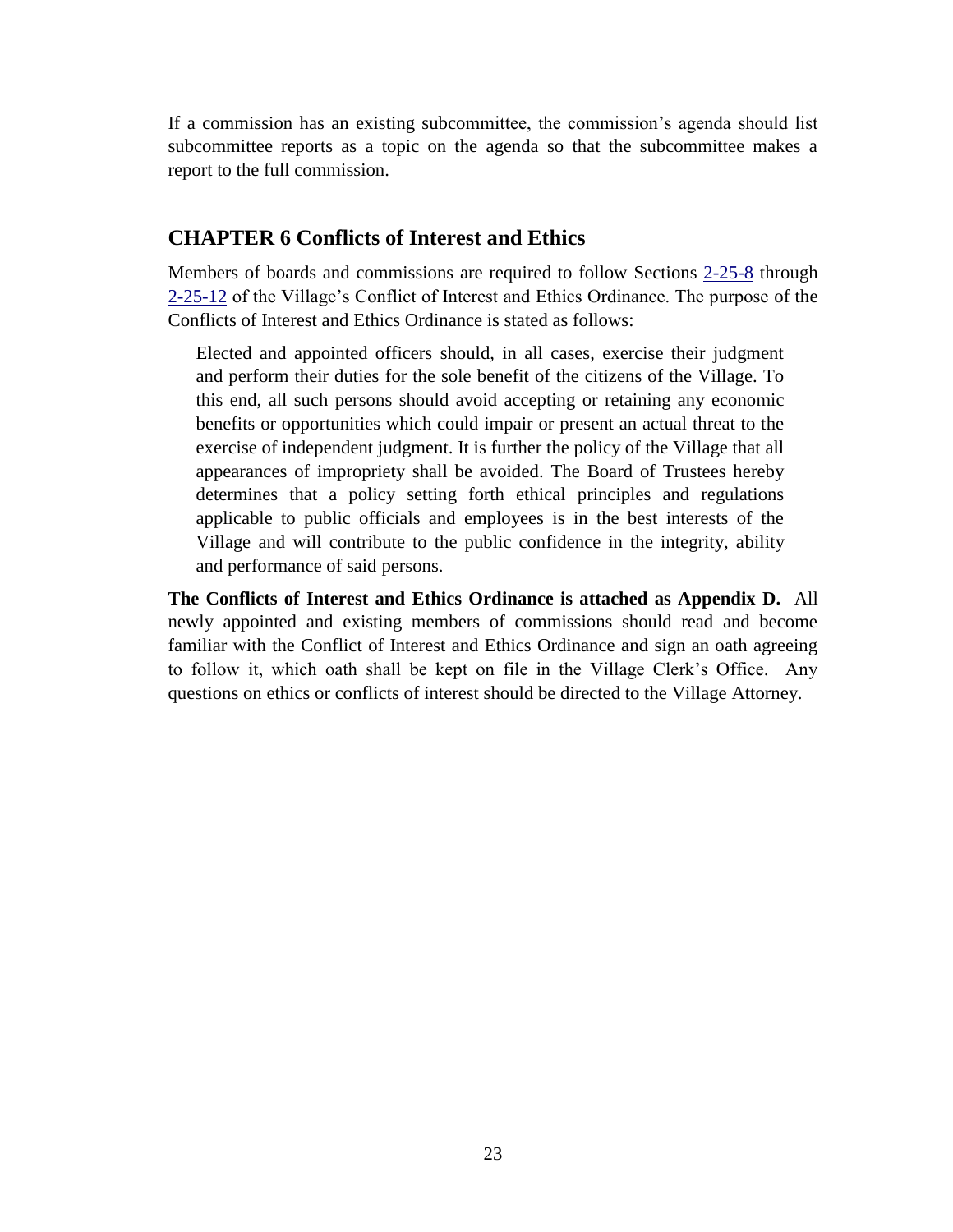#### **APPENDIX A**

### **ENABLING ORDINANCES AND REFERENCES TO STATE LAW**

The following list gives the locations where the enabling language (and other relevant laws) may be found for the list of commissions as of the date of issuance of this document.

| <b>Commission</b>                                           | <b>Relevant Laws</b>                                                                  |
|-------------------------------------------------------------|---------------------------------------------------------------------------------------|
| Board of Fire and Police Commissioners                      | 65 ILCS 5/10-2.1-1                                                                    |
|                                                             | Chapter 2, Article 28                                                                 |
| <b>Board of Health</b>                                      | Chapter 20, Article 2 of the<br>Village Code                                          |
| <b>Building Codes Advisory Commission</b>                   | Chapter 2, Article 20 of the<br>Village Code                                          |
| <b>Citizen Involvement Commission</b>                       | Chapter 2, Article 35; Manual<br>for Chairs                                           |
| <b>Citizen Police Oversight Commission</b>                  | Chapter 2, Article 30 of the<br>Village Code                                          |
| Civic Information Systems Commission                        | Chapter 2, Article 26 of the<br>Village Code                                          |
| <b>Community Design Commission</b>                          | Chapter 2, Article 18 of the<br>Village Code                                          |
| <b>Community Development Citizens Advisory</b><br>Committee | Chapter 2, Article 34 of the<br>Village Code and Chapter 13,<br>Article 2, Section 4. |
| <b>Community Relations Commission</b>                       | Chapter 2, Article 19 of the<br>Village Code                                          |
| <b>Disability Access Commission</b>                         | Chapter 2, Article 33                                                                 |
| <b>Environment and Energy Advisory</b><br>Commission        | Chapter 2, Article 21 of the<br>Village Code                                          |
| <b>Farmers Market Commission</b>                            | Chapter 18, Article 2, Section<br>11 of the Village Code.                             |
| <b>Historic Preservation Commission</b>                     | Chapter 2, Article 23.<br>Chapter 7, Article 9.                                       |
| Housing Programs Advisory Commission                        | Chapter 2, Article 31                                                                 |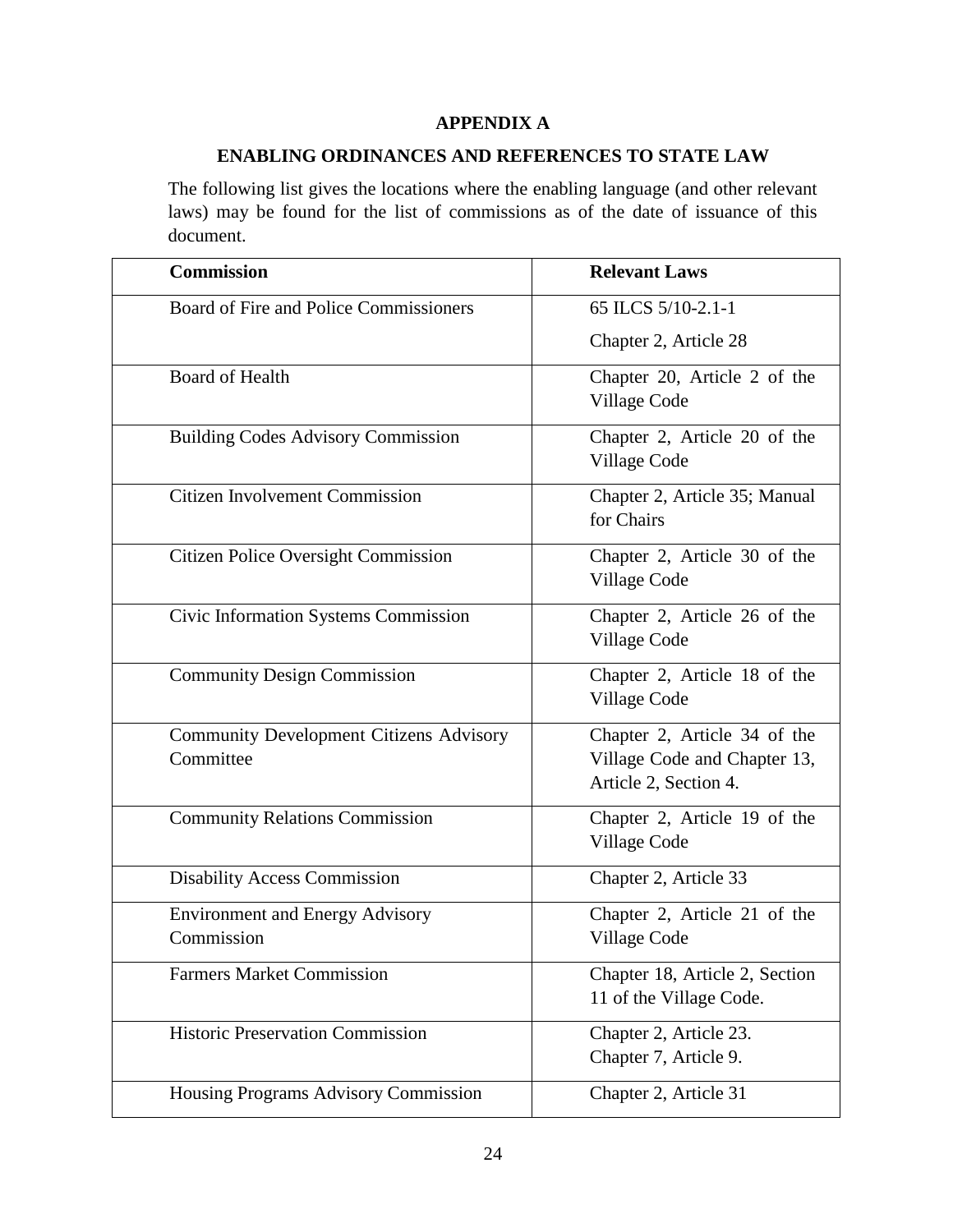| <b>Liquor Control Review Commission</b>  | Chapter 3, Article 2.                                                     |
|------------------------------------------|---------------------------------------------------------------------------|
| <b>Plan Commission</b>                   | 65 ILCS 5/11-12-1<br>Chapter 2, Article 17.<br>Oak Park Zoning Ordinance. |
| <b>Public Art Advisory Commission</b>    | Chapter 2, Article 22.                                                    |
| <b>Retail Support Commission</b>         | <b>OPVBR</b> 1990-6-18                                                    |
| <b>Transportation Commission</b>         | Chapter 2, Article 15                                                     |
| Commission/<br>Zoning Board of<br>Zoning | 65 ILCS 5/11-13-2                                                         |
| Appeals                                  | 65 ILCS 5/11-13-3.                                                        |
|                                          | Oak Park Zoning Ordinance                                                 |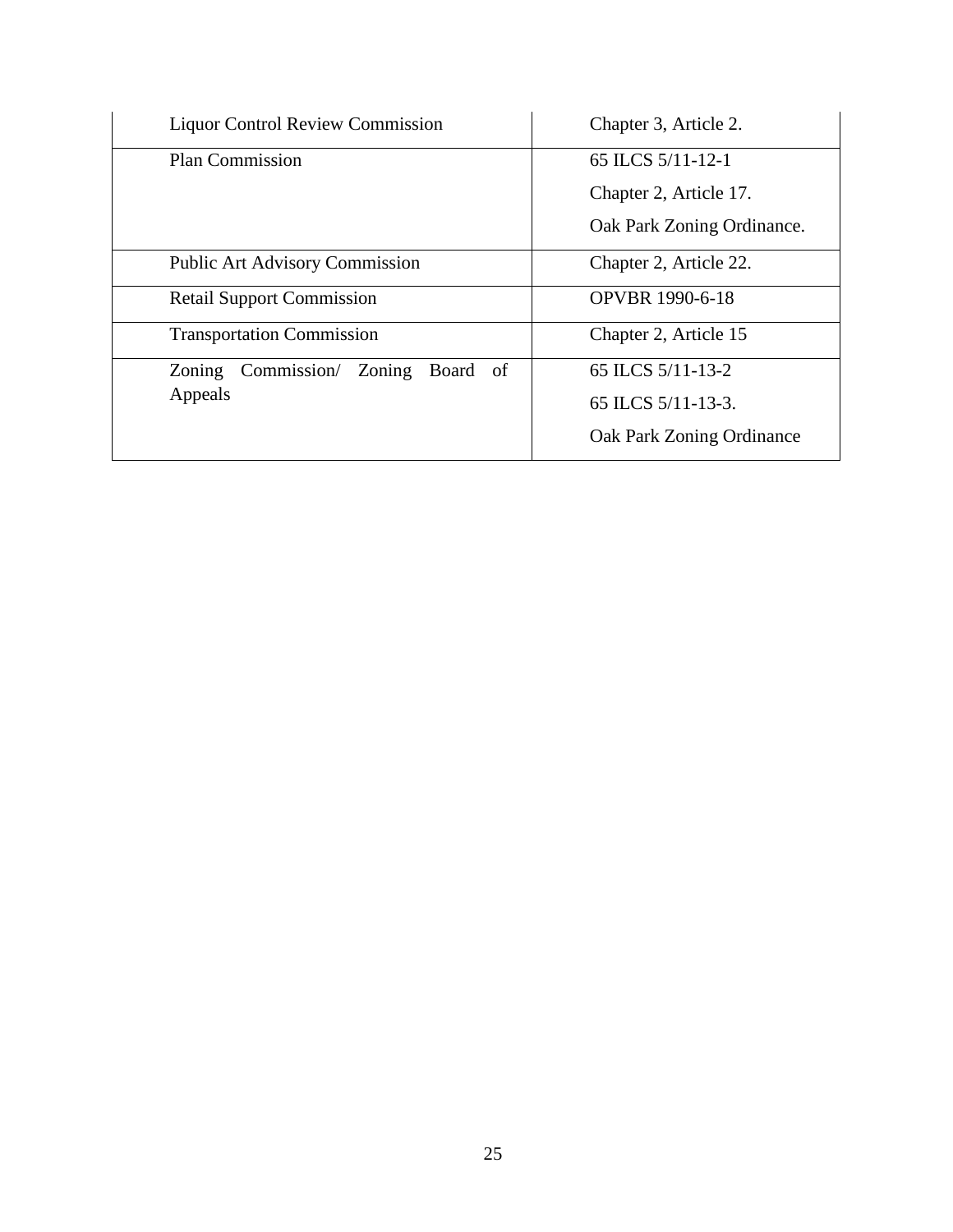

## AGENDA

## Historic Preservation Commission

Thursday, November 14, 2013 Oak Park Village Hall, 123 Madison Street Council Chambers, 7:30 p.m.

## ROLL CALL

 $\overline{a}$ 

## AGENDA APPROVAL

## NON-AGENDA PUBLIC COMMENT

MINUTES: October 10, 2013

## REGULAR AGENDA

- A. HPC 13-27: 241 S. Elmwood Avenue (Cotter) Certificate of Appropriateness for garage alterations (*Historic Landmark*)
- B. HPC 13-28: 125 S. Scoville Avenue: Advisory Review for construction of a new singlefamily home on a vacant lot (*Ridgeland/Oak Park Historic District*)
- C. HPC 13-29: 124 S Taylor Avenue (Baronger Group) : Certificate of Appropriateness to move the side entrance of a two-flat conversion to single-family (*Ridgeland/Oak Park Historic District*)
- D. HPC 13-36: 824 N. Elmwood Avenue (Baronger Group) : Certificate of Appropriateness for a rear two-story addition (*Frank Lloyd Wright-Prairie School of Architecture Historic District*)
- E. Energy Audits and Historic Preservation: Presentation by John Porterfield of eZing
- F. 2013 Historic Preservation Awards Preview of 2013 award recipients, event update

#### OTHER BUSINESS

Staff Approvals: Report on October 2013 Staff permit approvals

## CONSENT AGENDA

## ADJOURN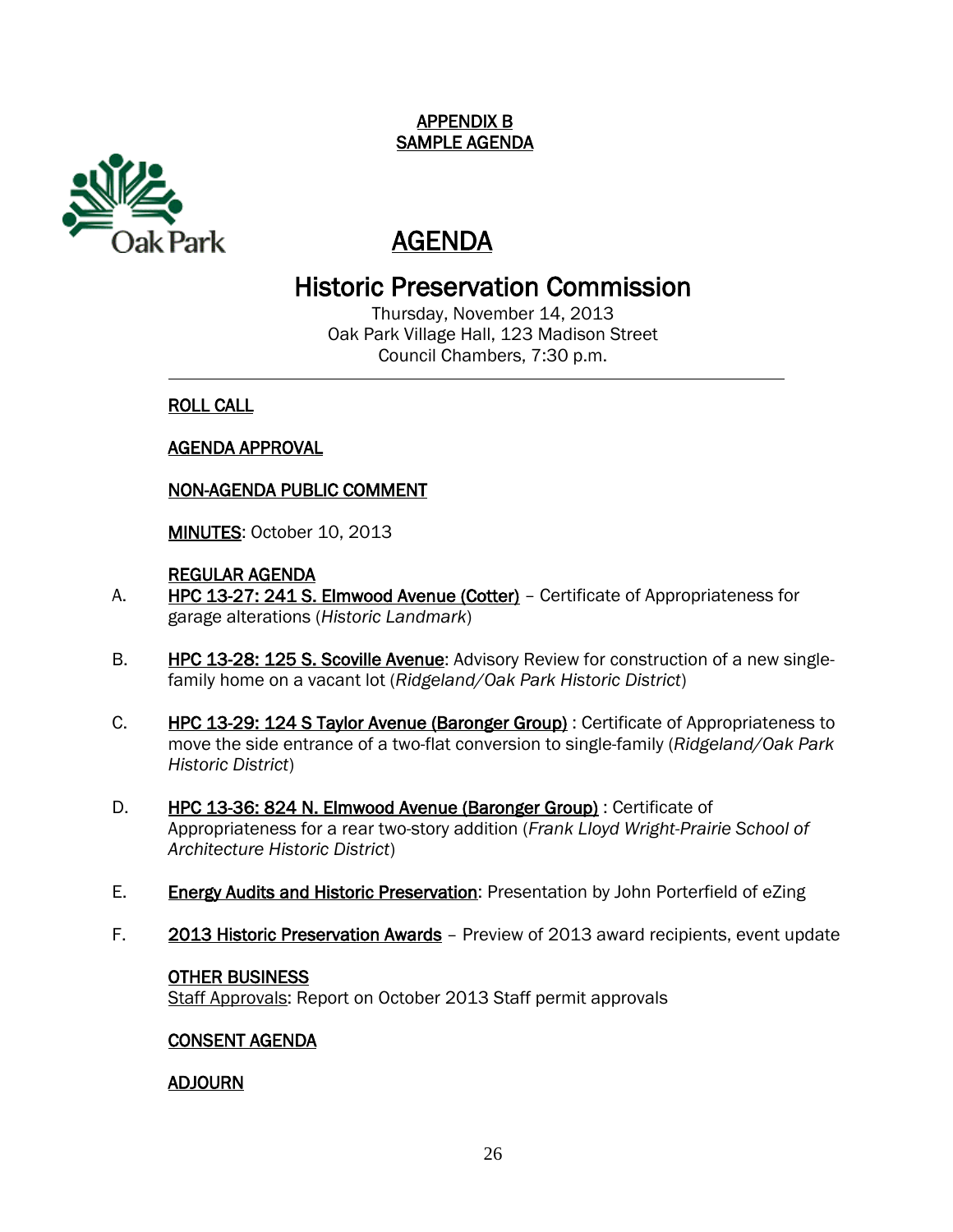#### **APPENDIX C**

#### **BASIC PARLIAMENTARY PROCEDURES**

#### **Open the Meeting/Debate**:

1. The chair calls the meeting to order.

2. No debate on an agenda item is in order until a motion is before the meeting. A motion should be made and seconded pursuant to the procedures below. Once the motion is stated, it is properly before the commission.

#### **Making Motions**:

When a question is under debate, no motion shall be made or received except:

- 1. To take a recess
- 2. To reconsider
- 3. To lay on the table
- 4. To call the question/end debate
- 5. To postpone
- 6. To amend
- 7. To adjourn

#### **Motions to Amend**:

A motion to amend must be germane to the original motion. Words can be added, inserted or struck, or an entire motion on the same subject can be substituted. An amendment is adopted by majority vote. Once an amendment is adopted, debate resumes on the motion.

#### **Seconding Motions**:

All motions must receive a second. A member who seconds a motion need not be recognized by the chair. The member who seconds a motion simply must state, "I second the motion."

#### **Withdrawing a Motion**:

A member who has made a motion may withdraw it before it is has been stated by the chair. If a motion has been stated by the chair, the mover may obtain the floor and seek permission to withdraw the motion. The chair may attempt to obtain consent by unanimous vote for the withdrawal of the motion or may ask for a roll call vote.

#### **Member Remarks**:

1. A member wishing to speak should ask to be recognized by the chair. The chair will recognize the member by name giving the member the right to speak.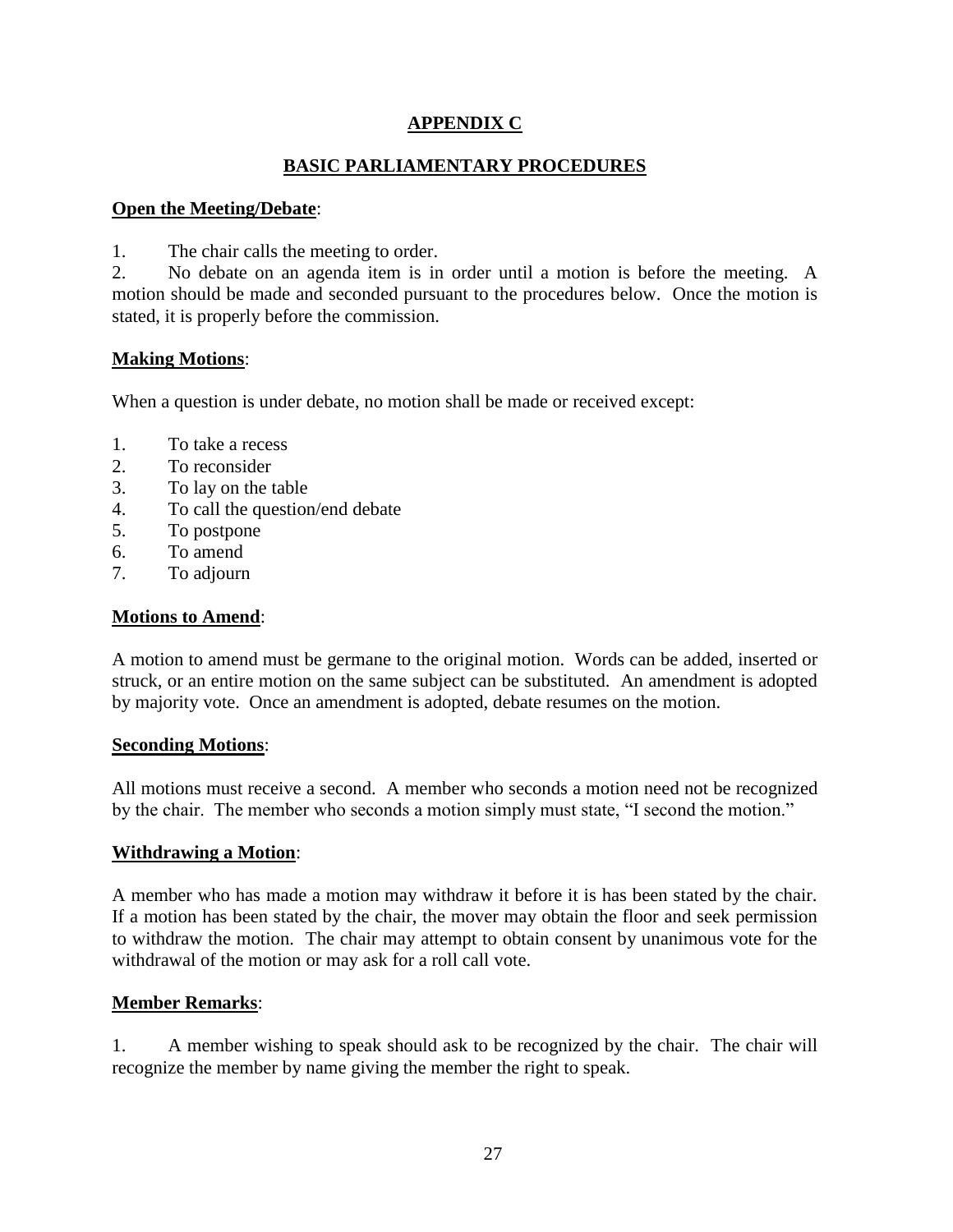2. The member who speaks should limit his or her remarks to the motion under discussion and address his or her remarks to the chair.

#### **Ending Debate/Calling the Question**:

Debate on a question may be ended by a member calling the question. This is done by a member receiving recognition from the chair stating, "I move to call the question." The chair then asks for a second. If there is a second, the chair asks if there is any objection. If there is an objection, a roll call vote is taken and a two-thirds majority is required to close debate. The commission then proceeds to vote on the matter.

#### **Voting**:

Voting can be accomplished by either voice vote/unanimous consent (i.e., all those in favor/all those opposed) or by roll call vote. Roll call vote proceeds as follows: the question is stated and the roll is taken on the yeas and nays by the commission secretary. The chair or the secretary then states the results of the vote and the secretary records the vote. A roll call vote should be taken on any main motion agenda items or to enter into closed session. A roll call vote is not necessary on a motion to adjourn.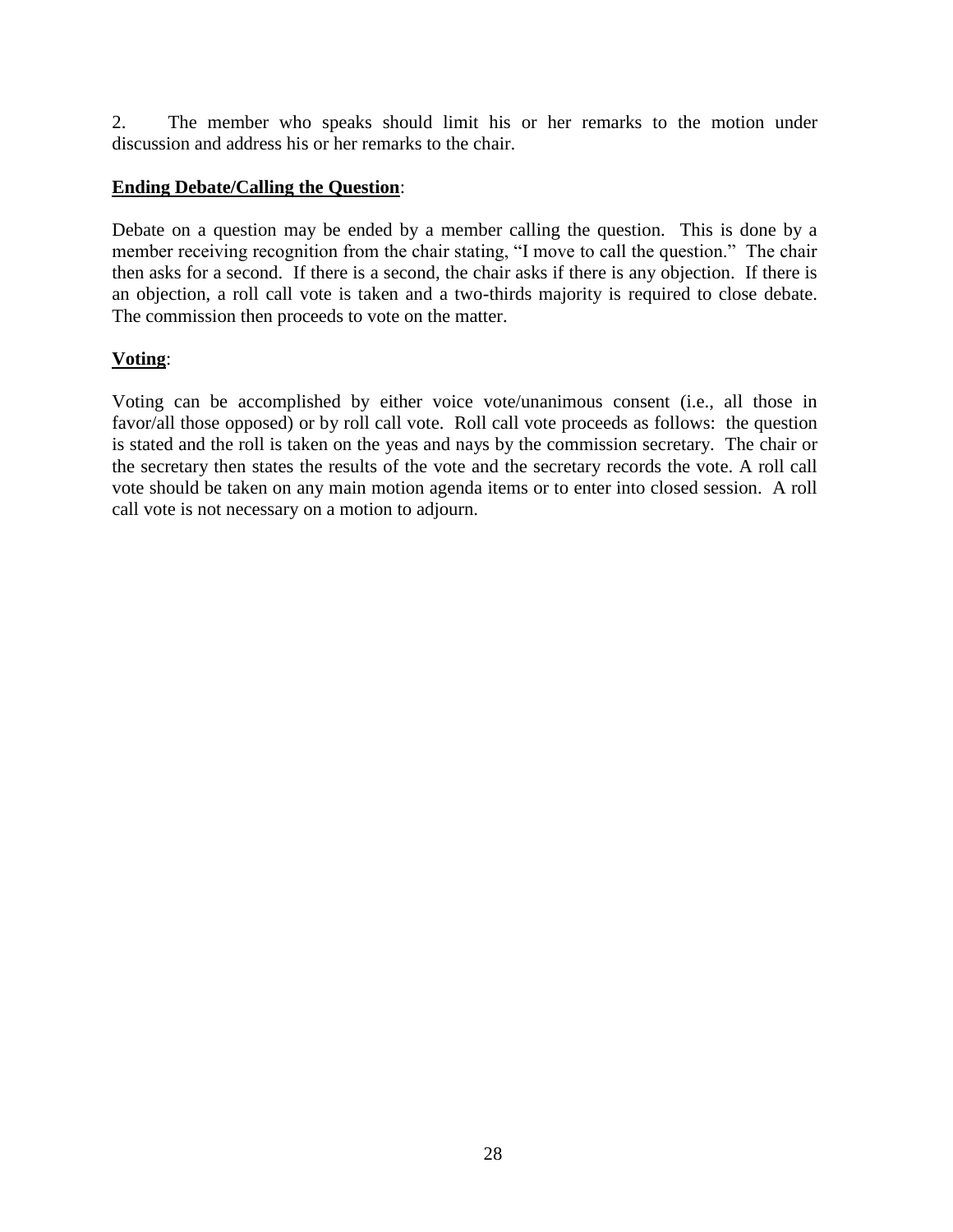#### **APPENDIX D**

#### **Article 25**

#### **CONFLICT OF INTEREST AND ETHICS**

**2-25-1: STATEMENT OF POLICY:** It is the policy of the Village that its employees and elected and appointed officers should, in all cases, exercise their judgment and perform their duties for the sole benefit of the citizens of the Village. To this end all such persons should avoid accepting or retaining any economic benefits or opportunities which could impair or present an actual threat to the exercise of independent judgment. It is further the policy of the Village that all appearances of impropriety shall be avoided. The Board of Trustees hereby determines that a policy setting forth ethical principles and regulations applicable to public officials and employees is in the best interests of the Village and will contribute to the public confidence in the integrity, ability and performance of said persons.

#### **2-25-2: ETHICS COMMITTEE OF THE VILLAGE BOARD:**

- A. Creation; Terms: There shall be created an Ethics Committee of the Village Board which shall have the duties and powers, unless otherwise provided, to hear complaints and rule upon the appropriate disposition of the ethics ordinance. The Committee shall consist of the Village President and all of the Village's Trustees then holding office. The Village President shall serve as Chairperson and shall preside over all Committee meetings and may call special Committee meetings as needed, but otherwise shall have power equal to that of other Committee members. In the event that the Committee is considering ethical issues involving one or more Trustees or the Village President, the officers involved shall recuse themselves from participation on the Ethics Committee with regard to such issues and the remaining Trustees or President and Trustees shall comprise the entire Ethics Committee with regard to the consideration of such issues. In the event that the President must recuse him or herself, the remaining Committee members shall appoint a new, temporary Chairperson for this purpose.
- B. Duties: The Ethics Committee shall enforce the provisions of this article, including prosecuting and hearing complaints on violations of this article by elected or appointed officers and employees. The Committee shall also, upon request, advise the Village Attorney or other elected or appointed officers and employees on ethical questions. This includes rendering advisory opinions as described in section 2-25-12 of this article.

#### **2-25-3: PERSONS AFFECTED:**

A. All of the provisions of this article, except as otherwise indicated, shall apply to all elected Village officials, to the Village Manager, Deputy Village Manager, Village Attorney and department and division heads. Other employees shall be governed by the personnel manual and the provisions of this article which specifically state that they are applicable to all employees. (Ord. 2012-0-64, 11-5-2012)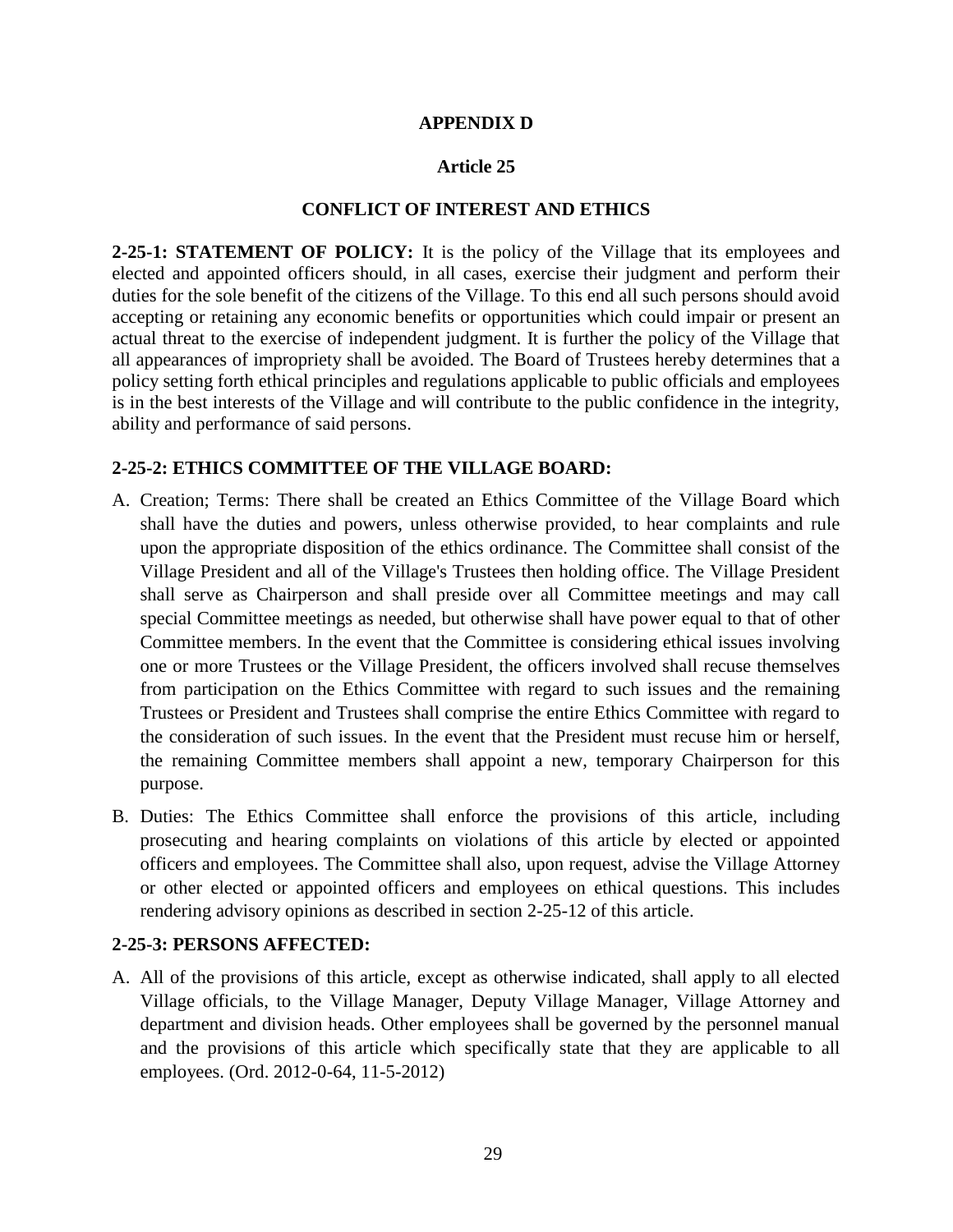- B. Sections [2-25-8](http://www.sterlingcodifiers.com/codebook/?ft=3&find=2-25-8) through [2-25-12](http://www.sterlingcodifiers.com/codebook/?ft=3&find=2-25-12) of this article shall apply to all elected and appointed officers of the Village and to all employees of the Village.
- C. In addition to the provisions of this article, but consistent therewith, the Village Manager is hereby directed and authorized to promulgate such rules and regulations relating to outside employment, conflict of interest, or other ethical matters as he may deem necessary, which rules and regulations shall be applicable to all Village employees. The Village Manager shall prepare all forms for statements required by this Article, which forms shall be distributed to persons subject to this Article not later than thirty (30) days prior to the date set for filing.

#### **2-25-4: DISCLOSURE OF REAL ESTATE:**

Each person subject to the provisions of this Article shall file, with the Village Clerk, a statement disclosing direct or indirect ownership for any real property located within the corporate limits of the Village, owned by the person required to file or by the spouse or minor children of such person. Such statement shall include the legal description and common address of the real estate and shall indicate the ownership interest held in such real estate.

For the purpose of this Section, the ownership of a beneficial interest in real estate held in land trust, real property being purchased by contract or real property held by a corporation, an investment group or partnership in which the person filing, or the spouse or minor children of such person, shall own more than a five percent (5%) interest, shall be considered real property.

The property in which the person resides shall be exempt from the provisions of this Section, unless said property contains more than three (3) residential units.

#### **2-25-5: DISCLOSURE OF BUSINESS INTERESTS:**

Each person subject to the provisions of this Article shall file, with the Village Clerk, a statement disclosing employment of the person required to file, or of the spouse or minor child of such person by a business, firm or corporation doing business with the Village when compensation for such employment shall exceed five hundred dollars (\$500.00) per calendar year or an ownership of greater than five percent (5%), either direct or indirect by the person required to file, or by the spouse or minor child of such person, of a business, firm or corporation doing business with the Village.

### **2-25-6: DISCLOSURE OF OTHER EMPLOYMENT:**

Each person subject to the provisions of this Article shall file, with the Village Clerk, a statement indicating all employment, for the previous calendar year, of the person filing the statement, and of the spouse and minor children of such person. Said statement shall include the name of the employing entity and the nature of the service rendered in the course of such employment.

The statement shall further disclose whether the person, spouse or minor child of such person performed any service for compensation for the Village other than that performed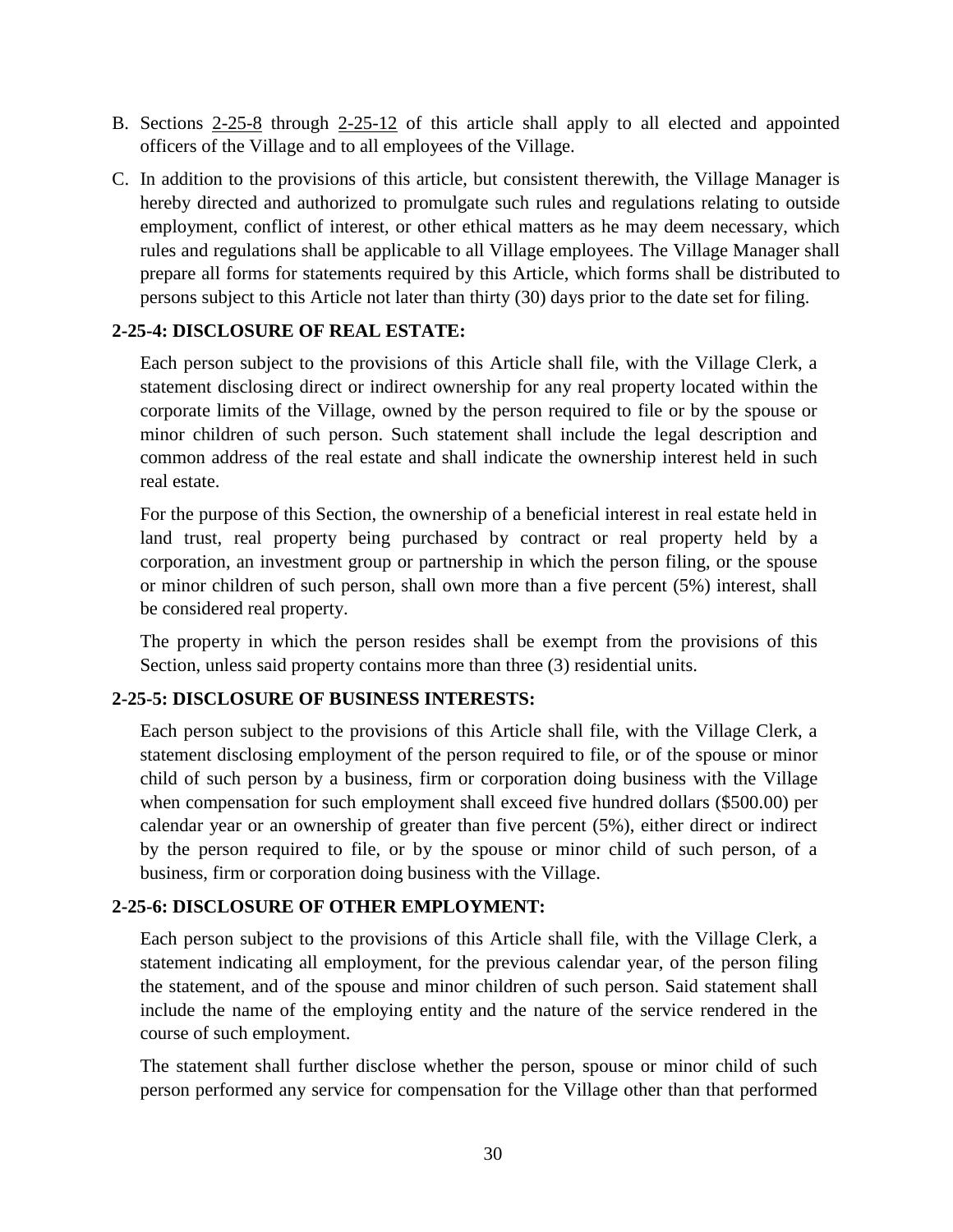in the person's official capacity with the Village or was associated with or employed by a business, corporation or partnership which received compensation from the Village for services performed for the Village.

#### **2-25-7: FILING AND DISCLOSURE:**

All disclosure statements described in Sections [2-25-4](http://www.sterlingcodifiers.com/codebook/?ft=3&find=2-25-4) through [2-25-6](http://www.sterlingcodifiers.com/codebook/?ft=3&find=2-25-6) of this Article shall be filed with the Village Clerk on or before May 1 of each calendar year, except as hereinafter set forth.

Persons already obligated to file disclosure statements pursuant to the laws of the State may file copies of said statements with the Village Clerk in satisfaction of the requirements of this Article, except that any information required by this Article and not contained on other filed statements, must be separately filed herein.

The disclosure statements described herein shall be kept for five (5) years, from the date of filing, by the Village Clerk. Except for employment information with regard to the spouses and minor children of persons required to file, said records shall be considered public records and accessible to citizens of Oak Park for the purpose of viewing and copying. Records containing employment information with regard to the spouse and minor children of persons required to file disclosure statements shall not be available for public inspection. A request to view records shall be made in writing, with a copy of said request given to the individual whose records are to be viewed. Nothing herein shall prevent the Village Clerk from establishing reasonable rules and regulations governing when the records may be viewed and from requiring a reasonable charge for copying any of said records.

#### **2-25-8: NEW OWNERSHIP OF REAL PROPERTY:**

- A. Policy Statement: The Village government licenses and regulates multiple-family dwellings in Oak Park so as to insure proper maintenance and also regulates in connection with the enforcement of fair housing regulations. The Village government is also involved as the mortgagee in loans to owners of real property and purchases single-family and multiplefamily residences for rehabilitation and repair. Therefore, a potential conflict of interest exists where a person is in a decision making or regulatory position with the Village and owns or has an interest in local real estate, or is employed by someone who owns or has an interest in local real estate.
- B. Restrictions on Ownership of Real Property: The Village Manager, any attorney employed on a permanent basis by the Village, department heads and other Village employees as designated by the Village Manager as being involved in regulation of housing and building on behalf of the Village, including the spouses of such persons, shall not be employed by or otherwise receive a direct benefit from an association with the owner of any licensed multiple-family dwelling within the Village and shall not purchase or contribute financially to the purchase of real property within the corporate limits of the Village, unless said person shall use the property as his place of residence and the property contains no more than three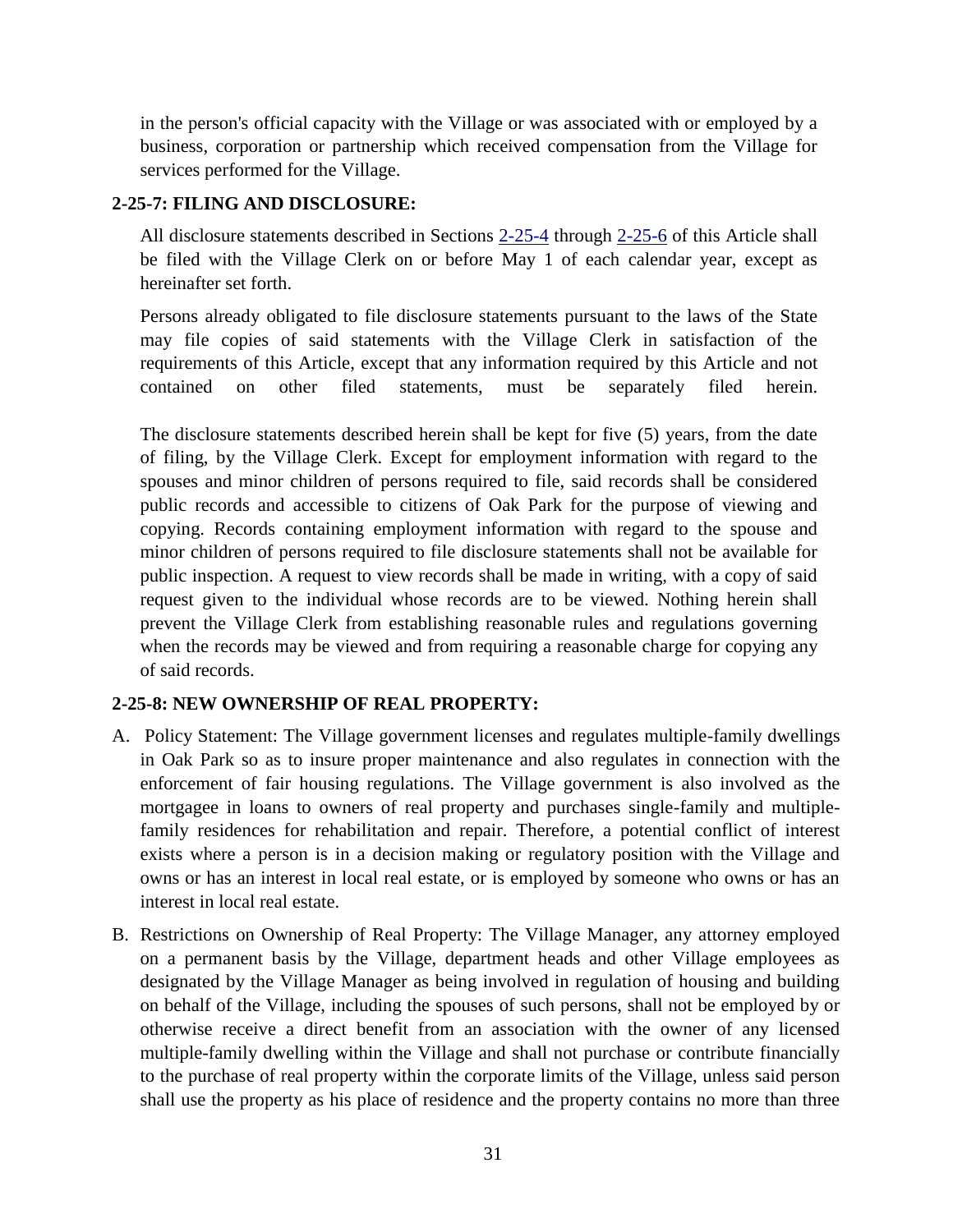(3) residential units, or shall use it as a residence for the employee's parents, parents-in-law or children and the property contains no more than one family unit. It is further the policy of the Village to encourage said persons to divest themselves of presently owned real property within the corporate limits of the Village except insofar as it is used as said person's or family's place of residence. Persons seeking employment in any position to which this restriction applies must be in compliance with this restriction prior to employment in said position. Exceptions may be made to the restrictions of this Section by the Board of Trustees where the Board finds that the purchase of real property or an interest therein will not involve the purchaser in any possibility of a substantial conflict of interest.

#### **2-25-9: CONFLICTS OF INTEREST AND STANDARDS OF CONDUCT:**

- A. Impartiality: Every elected and appointed officer and employee shall perform his or her duties with impartiality and without prejudice or bias for the benefit of all citizens of the Village. No officer or employee shall grant or make available to any citizen, including other officers or employees of the Village, any consideration, treatment, advantage or favor beyond that which is available to every other citizen.
- B. Prohibition Against Interests in Village Contracts and Business:
	- 1. No elected officer of the Village, whether paid or unpaid, shall have any interest directly or indirectly in any contract, work or business of the Village, except as permitted by 65 Illinois Compiled Statutes 5/3-14-4 of the Illinois Municipal Code.
	- 2. No employee of the Village shall have any interest directly or indirectly in any contract, work or business of the Village, except that any employee who is otherwise eligible under applicable Federal, State and/or local laws and program guidelines may participate in the Village's rehabilitation and diversity programs, including but not limited to the multiple-family and single-family residential rehabilitation programs, the Diversity Assurance Program, the Retail Rehabilitation Grant Program and the First Time Home Buyer Mortgage Assistance Program.
	- 3. Any financial or other personal interest, direct or indirect, which tend to affect the independence of judgment of said officer or employee shall be publicly disclosed.
- C. Prohibition Against Interests Which Are Incompatible With Official Duties: No elected or appointed officer or employee shall engage in any business or transaction or shall have a financial or other personal interest, direct or indirect, which is incompatible with the proper discharge of his official duties in the public interest or which may tend to impair his independence of judgment or action in the performance of his official duties. For purposes of this Section, personal interest shall include the financial interest of the spouse or minor children of the elected or appointed officer or employee.
- D. Interest in Contract, Legislative or Administrative Action, Transaction, Zoning Decision, Permit or Licensing Decision, or Other Matter: No elected or appointed officer or employee having the power or duty to perform an official act or action, related to a contract, legislative or administrative action, transaction, zoning decision, permit or licensing decision, or other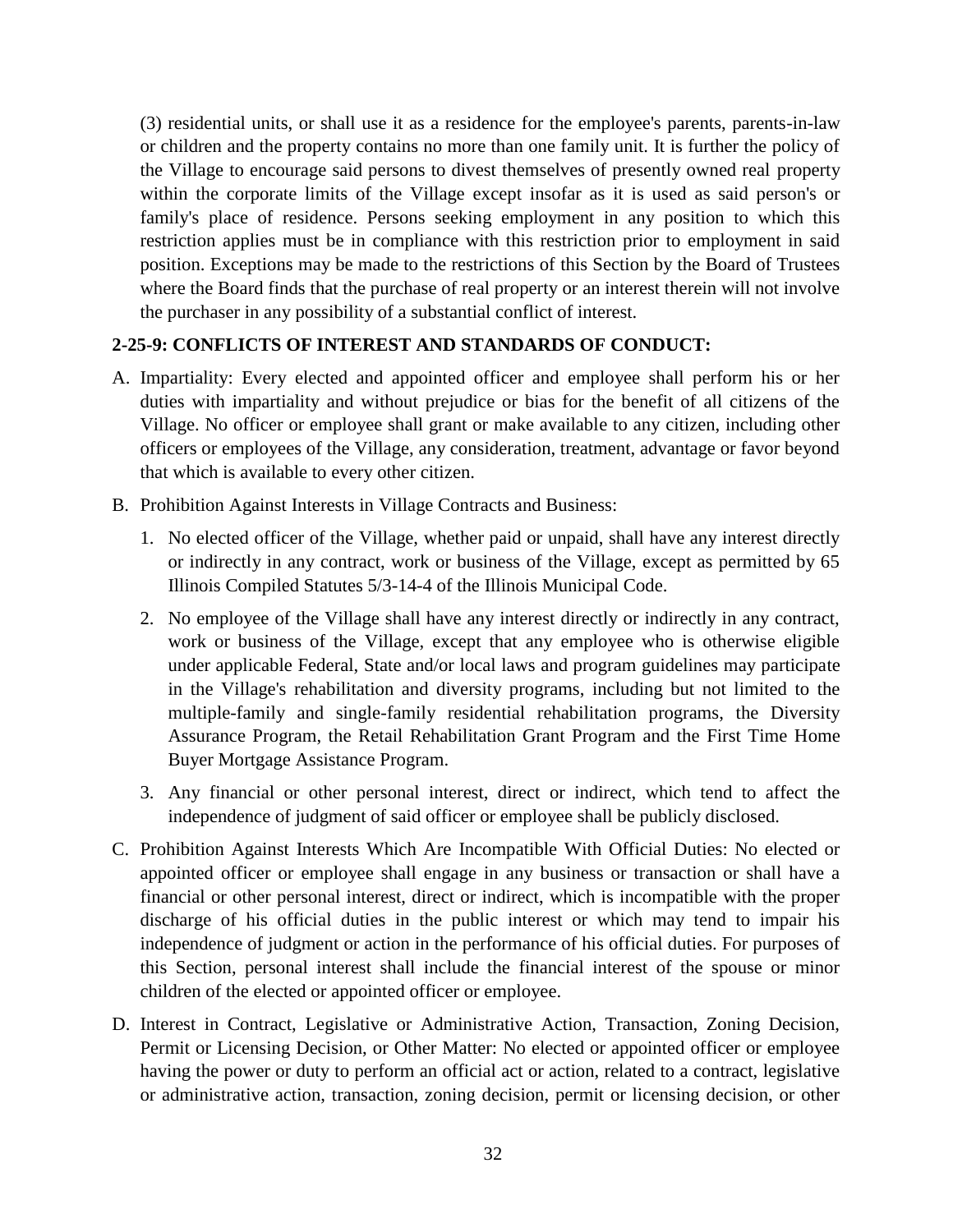matter which is, may be or has been the subject of an official act or action of the Village during the prior twelve (12) months shall:

- 1. Have or thereafter acquire an interest in such contract, legislative or administrative action, transaction, zoning decision, permit or licensing decision, or other matter, except as otherwise stated in this Section; or
- 2. Have an interest in any business entity representing, advising or appearing on behalf of, whether paid or unpaid, any person involved in such contract, legislative or administrative action, transaction, zoning decision, permit or licensing decision, or other matter, except as otherwise stated in this Section; or
- 3. Have solicited or accepted present or future employment with a person or business entity involved in such contract, legislative or administrative action, transaction, zoning decision, permit or licensing decision, or other matter for a period of twelve (12) months following the Village's action on such matter; or
- 4. Have solicited, accepted or granted a present or future gift, favor, service or thing of value from or to a person involved in such contract, legislative or administrative action, transaction, zoning decision, permit or licensing decision, or other matter, or from a person who would receive a material benefit, direct or indirect, from same except:
	- a. An occasional consumable gift or an occasional nonpecuniary gift, with a value of less than fifty dollars (\$50.00);
	- b. A nonpecuniary award publicly presented in recognition of public service; or
	- c. Gifts from family members. No family member, however, may be used as a conduit for a gift which would not otherwise be permitted.
- 5. Have encouraged, made or accepted any ex parte or unilateral application or communication where a determination is to be made after a public hearing and such person fails to make the contents of the communication a part of the record.
- E. Preacquisition of Interest: No elected or appointed officer or employee shall acquire an interest in, or an interest affected by, any contract, transaction, zoning decision, or other matter at a time when such officer or employee knew, or reasonably should have known, the interest will be directly or indirectly affected by an official act or action of such elected or appointed officer or employee.
- F. Appearances: No elected or appointed officer or employee shall appear on behalf of or against any private person, other than himself or herself, his or her spouse, or minor children, before any Village agency or municipal court, except for members of the Village Board, who may appear before Village agencies on behalf of Board member's constituents in the course of his or her duties as a representative of the electorate or in the performance of public or civic obligations and in accordance with applicable provisions of Robert's Rules of Order. Such Board members shall not receive compensation for such appearances, other than compensation from the Village.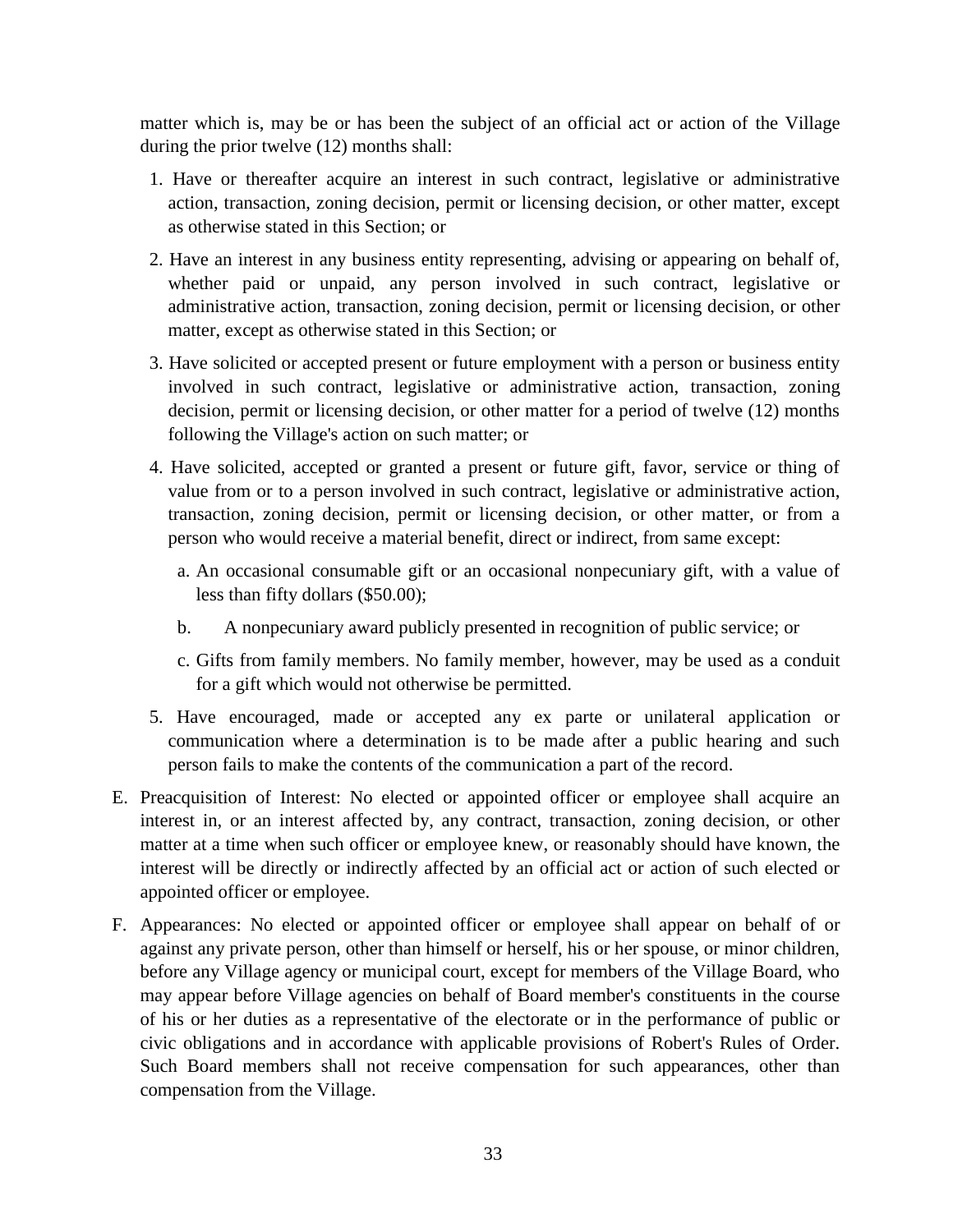- G. Disclosure of Interest in Legislative Action:
	- 1. Any member of the Village Board who has a financial interest or personal interest in any proposed legislation before the Village Board shall disclose on the record of the Village Board the nature and extent of such interest. For purposes of this Section, personal interest shall include an interest arising from blood or marriage relationships, or close business or political association.
	- 2. Any other officer or employee who has a financial or personal interest in any proposed legislative action of the Village Board and who participates in discussion with or gives an official opinion or recommendation to the Village Board shall disclose on the record of the Village Board the nature and extent of such interest.
- H. Disclosure and/or Use of Confidential Information: No elected or appointed officer or employee shall, without proper legal authorization, disclose confidential information concerning the property, government or affairs of the Village or use such information to advance the financial or other private interest of the officer or employee or others.
- I. Public Property: No elected or appointed officer or employee shall request, permit or engage in the unauthorized use of Village-owned funds, vehicles, equipment, materials or property for personal convenience or profit.
- J. Future Employment of Village Officers and Employees:
	- 1. No elected or appointed officer or employee of the Village shall, directly or indirectly knowingly or wilfully negotiate the possibility of future employment with any person who has any matter pending before that officer or employee or before any body of which that officer or employee is a member.
	- 2. No person who has a matter pending before an officer or employee of the Village, or before a body of which such officer or employee is a member, shall, directly or indirectly, knowingly or wilfully, negotiate the possibility of future employment of that officer or employee.
	- 3. No officer or employee of the Village shall knowingly make, participate in making or attempt to use his or her official position to influence a decision involving the interests of a person with whom he or she has an agreement regarding future employment.
- K. Attorney Restriction On Representation: No attorney representing the Village in any legal capacity may represent any interest against the Village.
- L. Employee Purchase Of Village Owned Residential Property: Policemen, firemen and other employees shall be permitted to bid for and purchase residential property of three (3) units or less being sold by the Village, provided said property is to be used as the principal residence of said employees.
- M. Employee Participation In Single-Family Rehab Loan Program: Police officers, firefighters and other employees, as defined in section [2-1-7](http://www.sterlingcodifiers.com/codebook/?ft=3&find=2-1-7) of this chapter, with the exception of the rehab supervisor, will be permitted to participate in the Village Single-Family Rehab Loan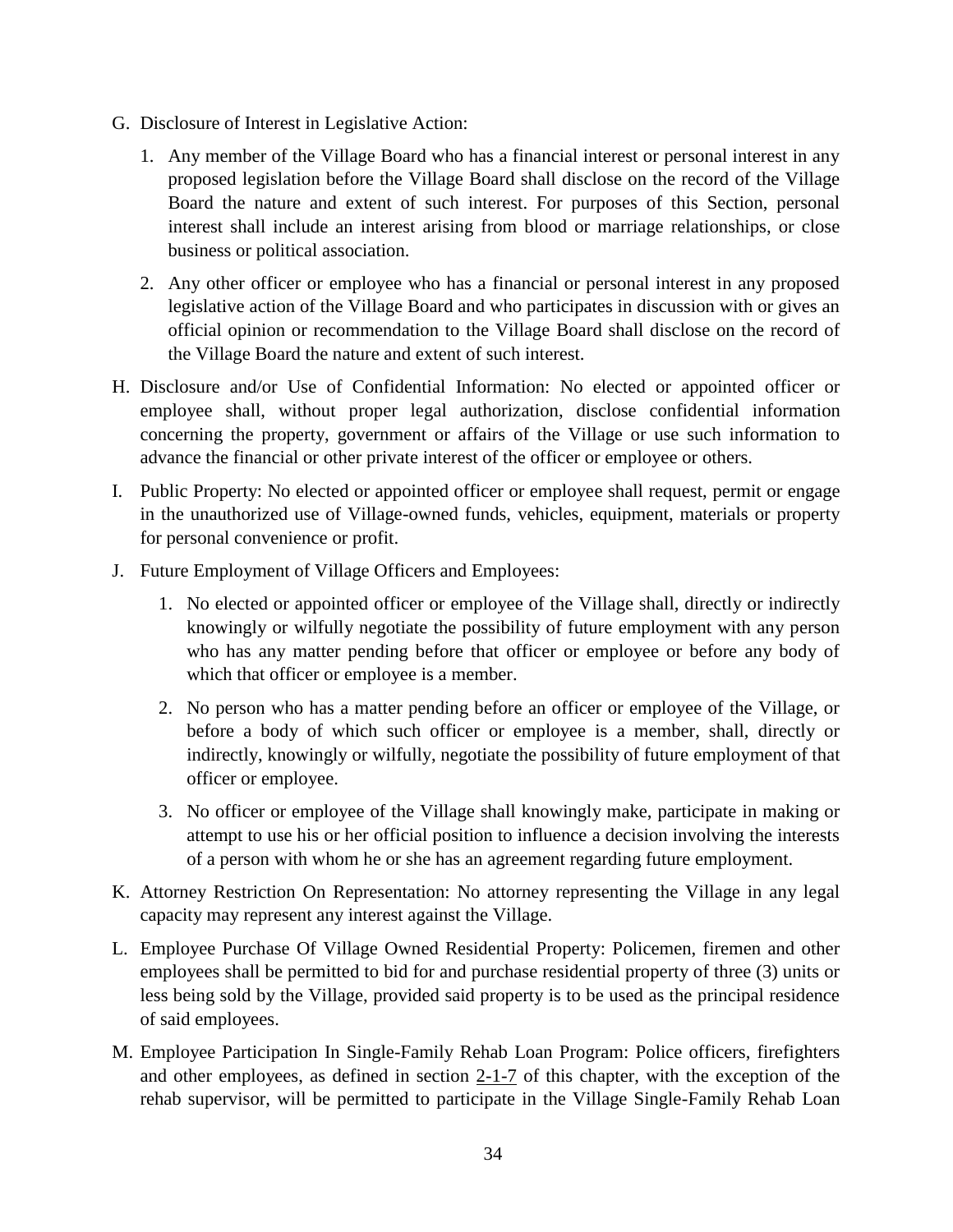Program, fully funded by Community Development Block Grant funds and regulated, generally, by Federal regulations set forth in 24 CFR part 570 and, specifically, by loan policy guidelines approved by the Housing Programs Advisory Committee of the Village Board. (Ord. 1993-0-24, 4-7-93)

- N. Adoption Of The State Officials And Employees Ethics Act: The regulations of section 5-15**[1](http://www.sterlingcodifiers.com/codebook/getBookData.php?id=&chapter_id=20297&keywords=#Footnote1#Footnote1)** and article  $10^2$  $10^2$  of the State Officials and Employees Ethics Act (hereinafter "the Act") is hereby adopted as required by reference and made applicable to the officers and employees of the Village to the extent required by 5 Illinois Compiled Statutes 430/70-5.
	- 1. Solicitation Or Acceptance Of Gifts Prohibited: The solicitation or the acceptance of gifts prohibited to be solicited or accepted under the Act, by an elected or appointed official or any employee of the Village, is hereby prohibited.
	- 2. Gift Ban: The offering or making of gifts prohibited to be offered or made to an officer or employee of the Village under the Act, is hereby prohibited.
	- 3. Political Activities Prohibited: The participation in political activities prohibited under the Act, by any officer or employee of the Village, is hereby prohibited.
	- 4. Definitions: For purposes of this subsection [2-25-9N](http://www.sterlingcodifiers.com/codebook/?ft=3&find=2-25-9), the terms "officer" and "employee" shall be defined as set forth in 5 Illinois Compiled Statutes 430/70-5(c).
	- 5. More Restrictive Provisions Prevail: This subsection [2-25-9N](http://www.sterlingcodifiers.com/codebook/?ft=3&find=2-25-9) does not repeal or otherwise amend or modify any other provision of this article. To the extent that any other provision of this article relating to the solicitation and acceptance of gifts is less restrictive than any provision contained in section 5-15 and article 10 of the Act, as adopted in this subsection [2-25-9N](http://www.sterlingcodifiers.com/codebook/?ft=3&find=2-25-9), then the provisions of section 5-15 and article 10 of the Act, as adopted in this subsection  $2-25-9N$ , shall prevail in accordance with the provision of 5 Illinois Compiled Statutes 430/70-5(a). The penalty provisions set forth in 5 Illinois Compiled Statutes 430/50-5 shall prevail over other penalty provisions set forth in this article only with regard to the enforcement of this subsection [2-25-9N](http://www.sterlingcodifiers.com/codebook/?ft=3&find=2-25-9).
	- 6. Future Amendments: Any amendment to the Act that becomes effective after the effective date of this subsection [2-25-9N](http://www.sterlingcodifiers.com/codebook/?ft=3&find=2-25-9) shall be incorporated into this subsection [2-25-](http://www.sterlingcodifiers.com/codebook/?ft=3&find=2-25-9) [9N](http://www.sterlingcodifiers.com/codebook/?ft=3&find=2-25-9) by reference and shall be applicable to the solicitation, acceptance, offering and making of gifts and to prohibited political activity. However, any amendment that makes its provisions optional for adoption by municipalities shall not be incorporated into this subsection [2-25-9N](http://www.sterlingcodifiers.com/codebook/?ft=3&find=2-25-9) by reference without formal action by the corporate authorities of the Village.
	- 7. Future Declaration Of Unconstitutionality:
		- a. If the Illinois Supreme Court declares the Act unconstitutional in its entirety, then this subsection [2-25-9N](http://www.sterlingcodifiers.com/codebook/?ft=3&find=2-25-9) shall be repealed as of the date that the Illinois Supreme Court's decision becomes final and not subject to any further appeals or rehearings. This subsection [2-25-9N](http://www.sterlingcodifiers.com/codebook/?ft=3&find=2-25-9) shall be deemed repealed without further action by the corporate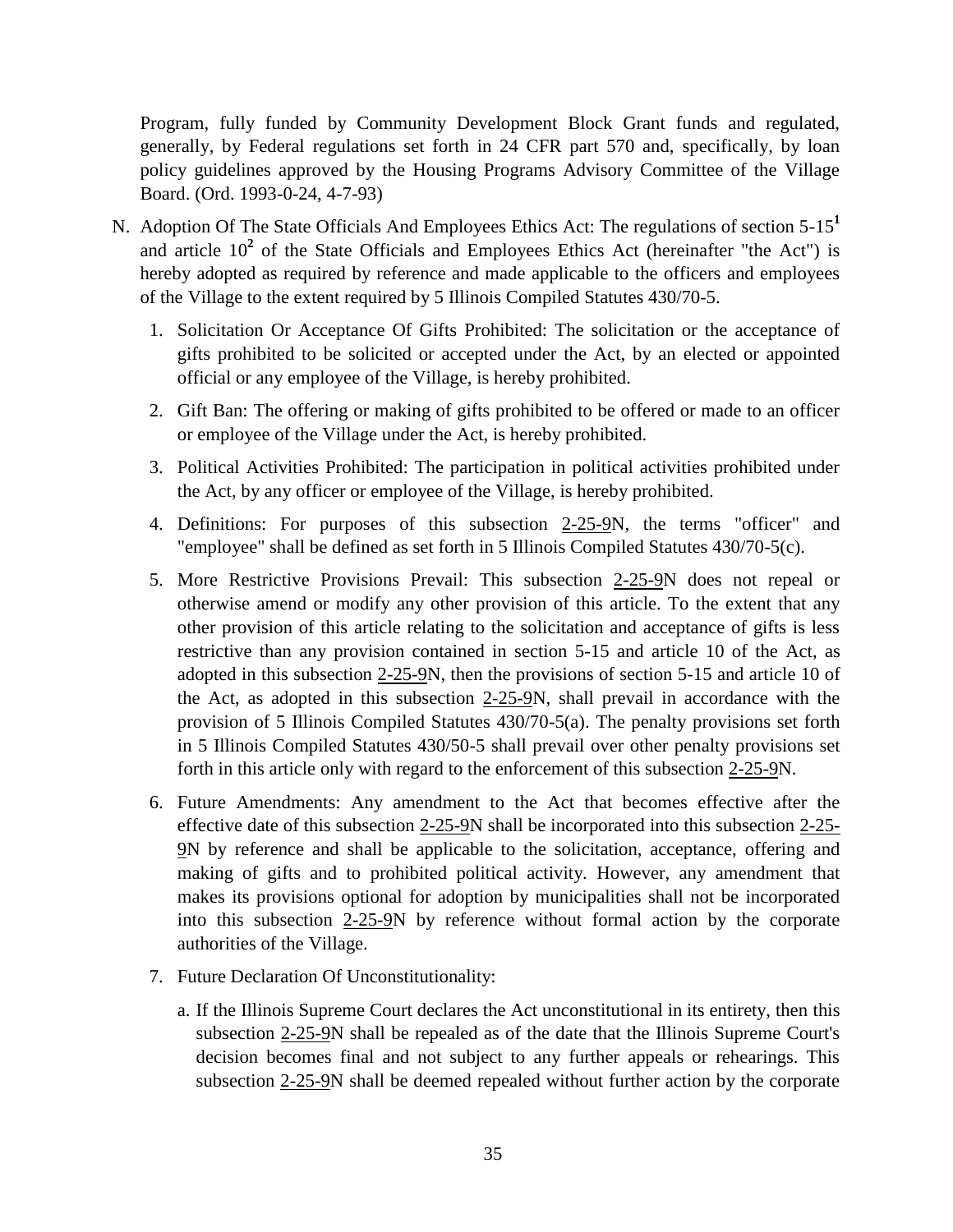authorities of the Village if the Act is found unconstitutional by the Illinois Supreme Court.

b. If the Illinois Supreme Court declares part of the Act unconstitutional but upholds the constitutionality of the remainder of the Act, or does not address the remainder of the Act, then the remainder of the Act as adopted by this subsection 2-25-9N shall remain in full force and effect; however, that part of this subsection 2-25-9N relating to the part of the Act found unconstitutional shall be deemed repealed without further action by the corporate authorities of the Village.

## **2-25-10: PROTECTION OF EMPLOYEES AGAINST RETALIATION FOR REPORTING FRAUD, WASTE OR MISUSE OF OFFICE:**

- A. No elected or appointed officer or employee of the Village shall use or threaten to use any official authority or influence to discourage, restrain or interfere with any other person for the purpose of preventing such person from acting in good faith to carry out the person's official duties, to exercise the person's clearly defined rights or to report or otherwise bring to the attention of the Village any information which, if true, would constitute a work related violation by a Village elected or appointed officer or employee of any law or regulation, gross waste of Village funds, gross abuse of authority, a specified and substantial danger to public health or safety due to an act or omission of a Village officer or employee, use of a Village office or position or of Village resources for personal gain, or a conflict of interest of a Village officer or employee.
- B. No elected or appointed officer or employee of the Village shall use or threaten to use any official authority or influence to effect any action as a reprisal against an elected or appointed officer or employee who reports or otherwise brings to the attention of the Village any information regarding the subjects described in subsection [2-25-10A](http://www.sterlingcodifiers.com/codebook/?ft=3&find=2-25-10) of this section.

## **2-25-11: CONTRACTS WITH OTHER GOVERNMENTAL AND QUASI-GOVERNMENTAL ENTITIES:**

The Village shall, by agreement, require that all governmental and quasi-governmental entities which receive funding from the Village adhere to the provisions of this article and that all such entities agree to be subject to the enforcement and penalty provisions contained herein as administered by the Village's Ethics Committee.

For purposes of this section, the phrase "elected and appointed officers and employees" shall include the elected and appointed officers and employees of those governmental and quasigovernmental entities which receive funding from the Village and which agree to adhere to the provisions of this article.

#### **2-25-12: ADVISORY OPINIONS:**

A. Where an elected or appointed officer or employee of the Village has a doubt as to the applicability of any provision of this article to a particular situation or as to the definition of terms used herein, the elected or appointed officer or employee may apply to the Village Attorney for an advisory opinion. The elected or appointed officer or employee shall have the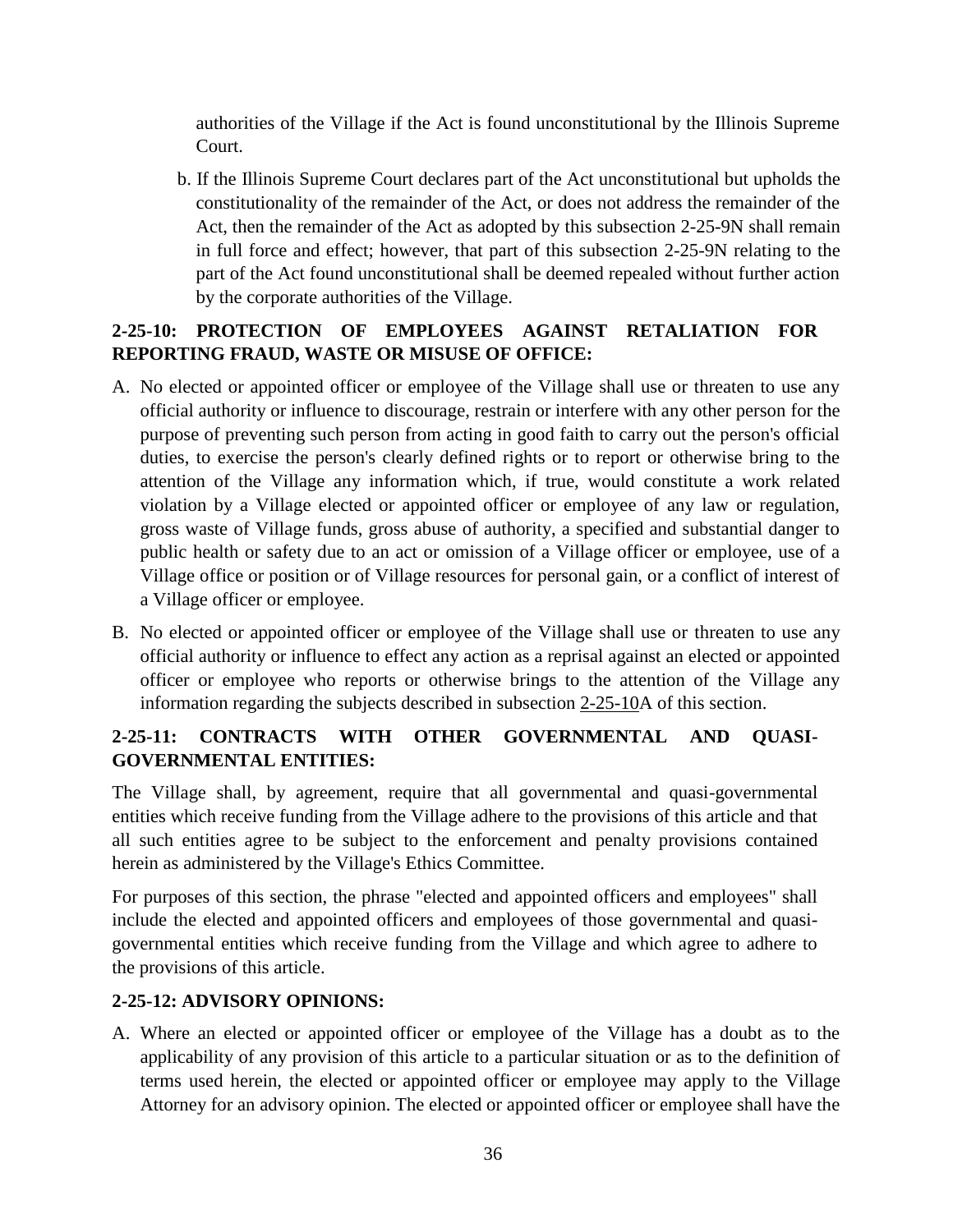opportunity to present his or her interpretation of the facts at issue and of the applicability of provisions of the article before such advisory opinion is made. The Village Attorney may seek the advice and assistance of the Ethics Committee of the Village Board (hereinafter known as the "Ethics Committee"), if necessary.

- B. Such opinion, until amended or revoked, shall be binding on the Village, the Village Board and the Village Attorney in any subsequent actions concerning the elected or appointed officer or employee who sought the opinion and acted on it in good faith, unless material facts were omitted or misstated in the request for the advisory opinion. Such opinion shall not be binding in any action initiated by any private citizen.
- C. Any advisory opinion prepared by the Village Attorney shall be made public. However, the name of the person requesting the opinion and the names of all persons or business entities mentioned in the opinion shall be deemed confidential information and shall not be disclosed by the Village Attorney unless the elected or appointed officer or employee waives such confidentiality or where the Village Attorney deems the elected or appointed officer or employee to have failed to act in good faith in requesting the opinion or in conforming with the opinion or to have failed to act in conformance with the opinion. In seeking advice from the Ethics Committee, the Village Attorney shall not disclose the name of the person seeking the opinion nor the names of persons or entities mentioned in the opinion.

#### **2-25-13: ENFORCEMENT:**

- A. The Ethics Committee shall have the primary responsibility for the enforcement of this article. It shall have the power to investigate any complaint, to initiate any suit, and to prosecute any criminal or civil action on behalf of the Village where it believes such action is appropriate.
- B. The Ethics Committee may investigate or prosecute any apparent violation of this article or may employ or appoint any qualified attorney to investigate or prosecute any violation or series of violations of this article by one or more persons.
- C. Any person who believes that a violation of any portion of this article has occurred may file a complaint with the Ethics Committee. However, nothing in this article shall be construed to prevent complainants from instituting direct legal action through the appropriate judicial authority.

#### **2-25-14: PENALTIES; FORFEITED POSITION; EXEMPTIONS; INJUNCTION:**

- A. Any elected or appointed officer or employee who wilfully and knowingly violates any of the provisions of this article shall be guilty of a misdemeanor, punishable by a monetary fine not to exceed one thousand dollars (\$1,000.00) or incarceration for a period of time not to exceed one year.
- B. Upon conviction for any violation of this article of any elected or appointed officer or employee, such officer or employee shall immediately forfeit his or her office or position.